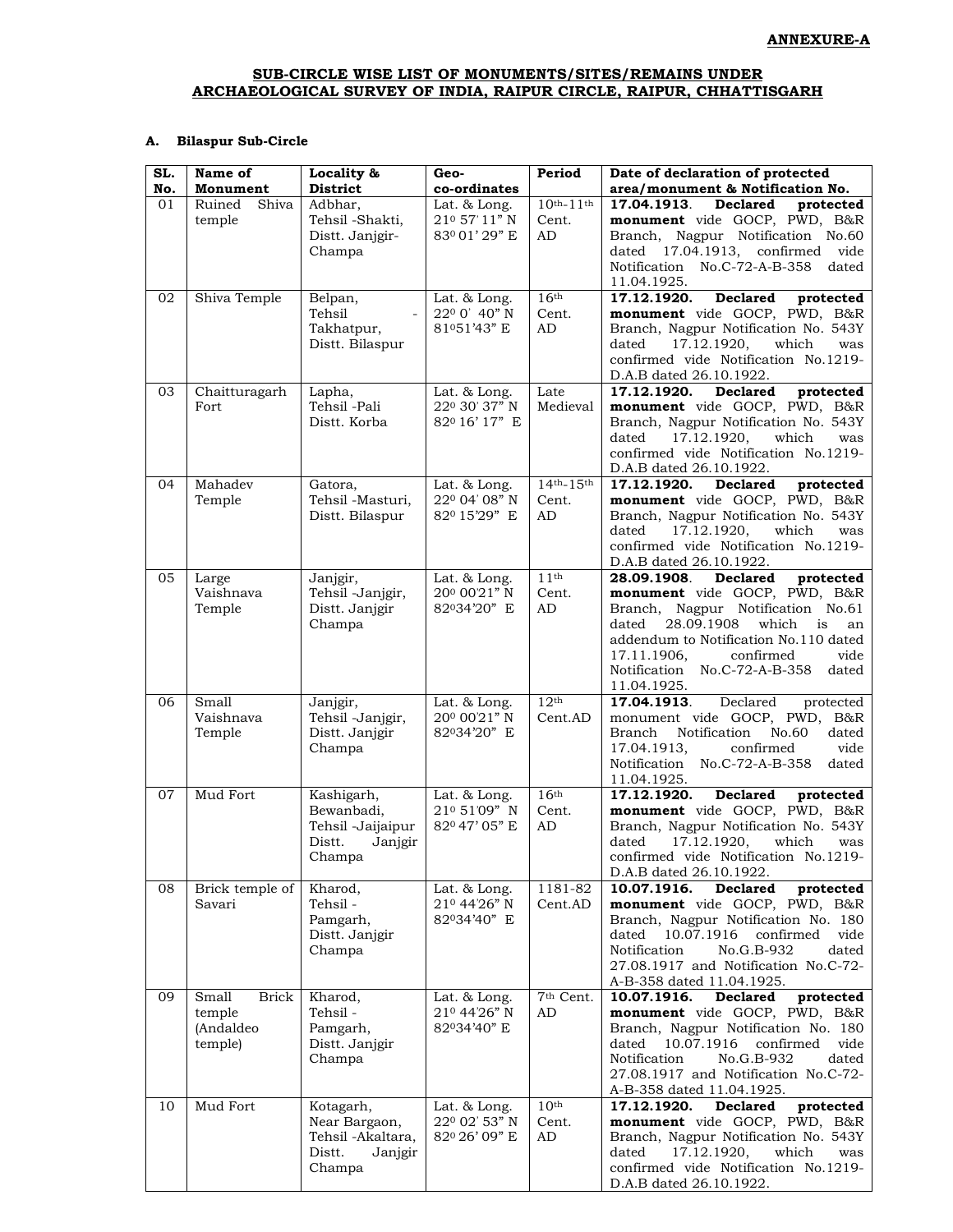| SL. | Name<br>of                           | Locality<br>&                       | Geo-                                         | Period                            | Date of declaration of protected                                            |
|-----|--------------------------------------|-------------------------------------|----------------------------------------------|-----------------------------------|-----------------------------------------------------------------------------|
| No. | Monument                             | <b>District</b>                     | co-ordinates                                 |                                   | area/monument & Notification No.                                            |
| 11  | Mud Fort                             | Kotmi-Sonar<br>Tehsil -Akaltara,    | Lat. & Long.<br>220 01' 43" N                | $10^{th} - 11^{th}$<br>Cent.      | 17.12.1920.<br><b>Declared</b><br>protected<br>monument vide GOCP, PWD, B&R |
|     |                                      | Distt. Janjgir                      | 820 20' 33" E                                | AD                                | Branch, Nagpur Notification No. 543Y                                        |
|     |                                      | Champa                              |                                              |                                   | 17.12.1920,<br>which<br>dated<br>was                                        |
|     |                                      |                                     |                                              |                                   | confirmed vide Notification No.1219-                                        |
|     |                                      |                                     |                                              |                                   | D.A.B dated 26.10.1922.                                                     |
| 12  | Mud Fort                             | Malhar,                             | Lat. & Long.                                 | 2 <sub>nd</sub>                   | 17.12.1920.<br><b>Declared</b><br>protected                                 |
|     |                                      | Tehsil -Masturi,<br>Distt. Bilaspur | 21º 53' 51" N<br>82016'37" E                 | Cent.BC<br>12 <sup>th</sup><br>to | monument vide GOCP, PWD, B&R<br>Branch, Nagpur Notification No. 543Y        |
|     |                                      |                                     |                                              | Cent.                             | 17.12.1920,<br>which<br>dated<br>was                                        |
|     |                                      |                                     |                                              | AD                                | confirmed vide Notification No.1219-                                        |
|     |                                      |                                     |                                              |                                   | D.A.B dated 26.10.1922.                                                     |
|     | Pataleshwar                          | Malhar,                             | Lat. & Long.                                 | $6th-7th$                         | 22.07.1937.<br><b>Declared</b><br>protected                                 |
|     | Mahadev<br>temple                    | Tehsil-Masturi,<br>Distt. Bilaspur. | 210 53' 43" N<br>82016'47" E                 | Cent.AD                           | monument vide GOI, Department of<br>Education,<br>Helath<br>and<br>Lands,   |
|     | including<br>all                     |                                     |                                              |                                   | Notification<br>No.F.11-8/37-F<br>dated                                     |
|     | ancient                              |                                     |                                              |                                   | 22.07.1937 confirmed vide Notification                                      |
|     | remains                              |                                     |                                              |                                   | No.F.11-8/37-F dated 07.10.1937.                                            |
| 13  | Bhima Kichak                         | Malhar,                             | Lat. & Long.                                 | $6th-7th$                         | 22.07.1937.<br><b>Declared</b><br>protected                                 |
|     | Temple                               | Tehsil-Masturi,<br>Distt. Bilaspur  | 21º 53' 35" N<br>82016'40" E                 | Cent.AD                           | monument vide GOI, Department of<br>Education,<br>Helath<br>and<br>Lands.   |
|     |                                      |                                     |                                              |                                   | Notification<br>No.F.11-8/37-F<br>dated                                     |
|     |                                      |                                     |                                              |                                   | 22.07.1937 confirmed vide Notification                                      |
|     |                                      |                                     |                                              |                                   | No.F.11-8/37-F dated 07.10.1937.                                            |
| 14  | Mahadev                              | Pali,                               | Lat. & Long.<br>22022'23" N                  | Qth<br>Cent.AD                    | 28.09.1908.<br><b>Declared</b><br>protected                                 |
|     | temple                               | Tehsil-Pali,<br>Distt Korba         | 82019'24" E                                  |                                   | monument vide GOCP, PWD, B&R<br>Branch, Nagpur Notification No.61           |
|     |                                      |                                     |                                              |                                   | 28.09.1908<br>which<br>dated<br>is<br>an                                    |
|     |                                      |                                     |                                              |                                   | addendum to Notification No.110 dated                                       |
|     |                                      |                                     |                                              |                                   | confirmed<br>vide<br>17.11.1906,                                            |
|     |                                      |                                     |                                              |                                   | Notification No.C-72-A-B-358<br>dated                                       |
| 15  | Whole<br>site                        | Ratanpur,                           | Lat. & Long.                                 | 1045-                             | 11.04.1925.<br>17.09.1906.<br><b>Declared</b><br>that<br>no                 |
|     | around                               | Tehsil-Kota                         | 220 17' 04" N                                | 1065                              | objects will be moved and<br>no                                             |
|     | Ratanpur/                            | Distt. Bilaspur                     | 820 10'02" E                                 | Cent.AD                           | excavation will<br>carried<br>be<br>out                                     |
|     | Ratanpur Fort                        |                                     |                                              |                                   | without written permission of the                                           |
|     |                                      |                                     |                                              |                                   | Collector and a license from the<br>local Government respectively vide      |
|     |                                      |                                     |                                              |                                   | GOCP, PWD, B&R Branch, Nagpur                                               |
|     |                                      |                                     |                                              |                                   | Notification No.111 & 112 both dated                                        |
|     |                                      |                                     |                                              |                                   | 17.09.1906.                                                                 |
| 16  | Kanthi Deul<br>Temple                | Ratanpur,<br>Tehsil-Kota            | Lat. & Long.<br>220 17'21"N                  | $15^{th} - 16^{th}$<br>Cent.      | 28.07.1916.<br><b>Declared</b><br>protected<br>monument vide GOCP, PWD, B&R |
|     |                                      | Distt. Bilaspur                     | 820 09' 36" E                                | AD                                | Branch, Nagpur Notification No.280                                          |
|     |                                      |                                     |                                              |                                   | 28.07.1916<br>dated<br>confirmed<br>vide                                    |
|     |                                      |                                     |                                              |                                   | Notification<br>No.G.B-935<br>dated                                         |
|     |                                      |                                     |                                              |                                   | 27.08.1917 and Notification No.C-72-                                        |
| 17  |                                      | Semarsal,                           | Lat. & Long.                                 | $1th-2th$                         | A-B-358 dated 11.04.1925.<br>18.01.1919.<br><b>Declared</b><br>protected    |
|     | Pali inscription<br>slab<br>of<br>on | Tehsil-Lormi                        | 22º 10'01" N                                 | Cent.                             | monument vide GOCP, PWD, B&R                                                |
|     | Jasper                               | Distt. Bilaspur                     | 810 47' 24" E                                | AD                                | Branch, Nagpur Notification No.99                                           |
|     |                                      |                                     |                                              |                                   | 18.01.1919<br>confirmed<br>vide<br>dated                                    |
|     |                                      |                                     |                                              |                                   | Notification<br>$No.99-F/G-B$<br>dated                                      |
|     |                                      |                                     |                                              |                                   | 25.06.1919 and Notification No.C-72-                                        |
| 18  | Sheorinarayan                        | Sheorinarayan,                      | Lat. & Long.                                 | $9th-10th$                        | A-B-358 dated 11.04.1925.<br><b>Declared</b><br>17.04.1913.<br>protected    |
|     | temple                               | Tehsil-Pamgarh                      | 210 43' 10"                                  | Cent.AD                           | monument vide GOCP, PWD, B&R                                                |
|     | together with                        | Distt. Janjgir-                     | N 820 35' 22"                                |                                   | Branch, Nagpur Notification No.60                                           |
|     | ruined temple                        | Champa                              | E                                            |                                   | 17.04.1913<br>vide<br>dated<br>confirmed                                    |
|     | in the same<br>compound and          |                                     |                                              |                                   | Notification No.C-72-A-B-358<br>dated<br>11.04.1925 and corrigendum No.22   |
|     | Inscription<br>in                    |                                     |                                              |                                   | dated 13.03.1916.                                                           |
|     | Chandrachud                          |                                     |                                              |                                   |                                                                             |
|     | Mahadev                              |                                     |                                              |                                   |                                                                             |
|     | Temple                               |                                     |                                              |                                   |                                                                             |
| 19  | Half<br>ruined<br>temple             | Sheorinarayan,<br>Tehsil-Pamgarh    | Lat. $\&$ Long.<br>21 <sup>0</sup> 43' 10" N | <b>Oth</b><br>Cent.AD             | 17.12.1920.<br><b>Declared</b><br>protected<br>monument vide GOCP, PWD, B&R |
|     | of<br>Kesava                         | Distt. Janjgir                      | 820 35' 22" E                                |                                   | Branch, Nagpur Notification No.543-Y                                        |
|     | Narayan build                        | Champa                              |                                              |                                   | dated 17.12.1920<br>confirmed vide                                          |
|     | of bricks                            |                                     |                                              |                                   | Notification No. 1219-D.A.B<br>dated                                        |
|     |                                      |                                     |                                              |                                   | 26.10.1922.                                                                 |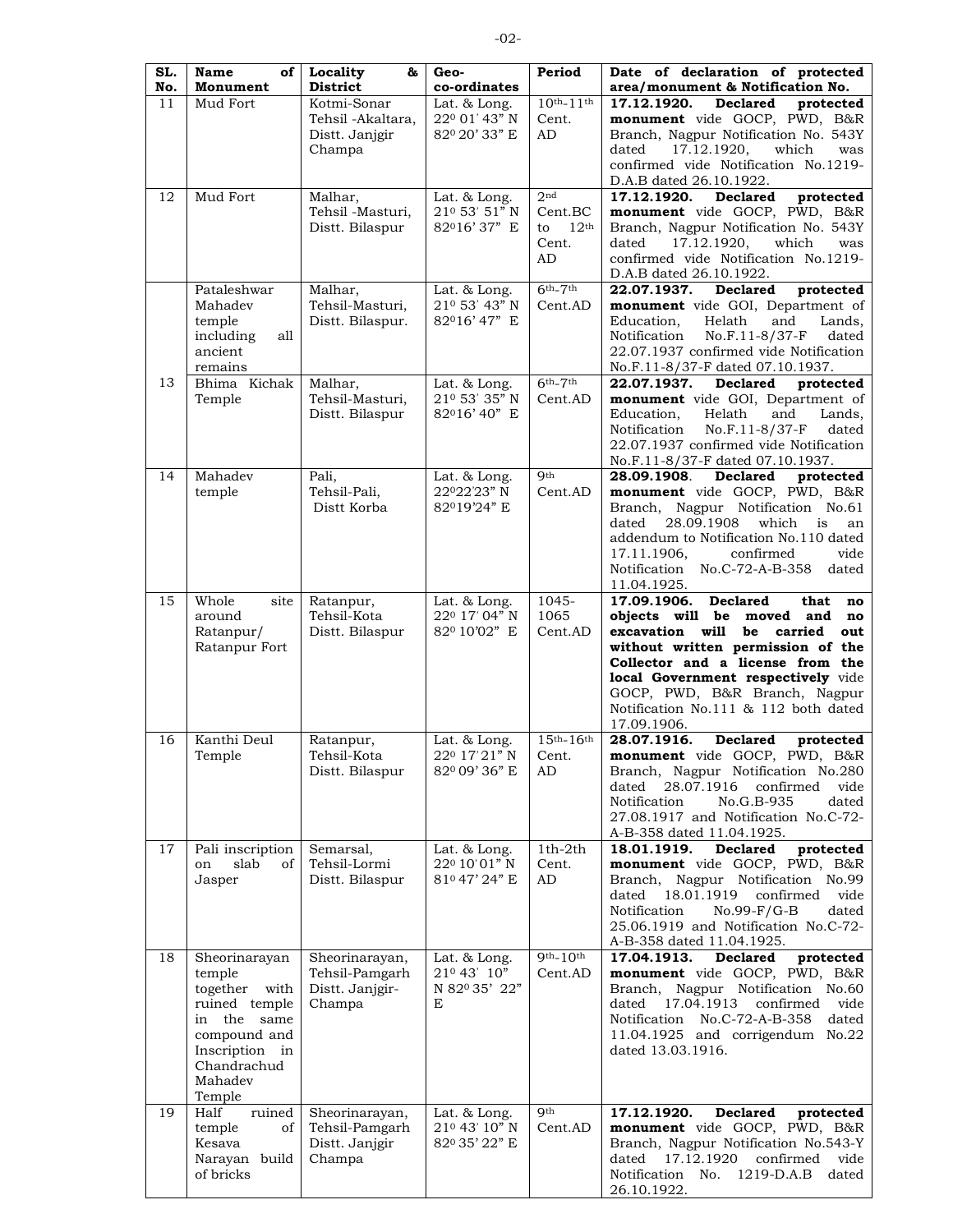| SL. | Name<br>of                                                       | Locality<br>&                             | Geo-                                        | Period       | Date of declaration of protected                                                                                                                                                                                                                                                                                                                                                                                        |
|-----|------------------------------------------------------------------|-------------------------------------------|---------------------------------------------|--------------|-------------------------------------------------------------------------------------------------------------------------------------------------------------------------------------------------------------------------------------------------------------------------------------------------------------------------------------------------------------------------------------------------------------------------|
| No. | Monument                                                         | <b>District</b>                           | co-ordinates                                |              | area/monument & Notification No.                                                                                                                                                                                                                                                                                                                                                                                        |
| 20  | Mahadev<br>temple<br>(Remains of a<br>ancient<br>very<br>temple) | Tuman,<br>Tehsil-Katghora<br>Distt. Korba | Lat. & Long.<br>220 34' 30"N<br>82025'21" E | 900 AD       | Declared protected<br>28.07.1916.<br>monument vide GOCP, PWD, B&R<br>Branch, Nagpur Notification No.280<br>$data$ $28.07.1916$ confirmed<br>vide<br>No.GB-935<br>Notification<br>dated<br>27.08.1917 and Notification No.C-72-<br>A-B-358 dated<br>11.04.1925<br>with<br>declaration of non-movement of any<br>object within the permission of the<br>Deputy Commissioner vide Notification<br>No.281 dated 28.07.1916. |
| 21  | Jogimara                                                         | Udayapur,                                 | Lat. & Long.                                | 3rd          | <b>National</b><br>19.12.1964.<br><b>Declared</b>                                                                                                                                                                                                                                                                                                                                                                       |
|     | caves                                                            | Tehsil-Udaypur<br>Distt. Sarguja          | 220 53' 54" N<br>820 55' 46" E              | Cent.<br>BC. | <b>importance</b> vide Gazette of India, SO<br>No. (4271) dated 10.12.1964 under<br>Notification No.F-4/36/64-C.1 dated<br>19.12.1964 declaring it to be of<br>national importance.                                                                                                                                                                                                                                     |
| 22  | Sitabengra                                                       | Udayapur,                                 | Lat. & Long.                                | $3rd-2nd$    | <b>National</b><br>19.12.1964.<br><b>Declared</b>                                                                                                                                                                                                                                                                                                                                                                       |
|     | caves                                                            | Tehsil-Udaypur<br>Distt. Sarguja          | $22^{\circ}$ 53' 54" N<br>820 55' 46" E     | Cent.<br>BC. | <b>importance</b> vide Gazette of India, SO<br>No. (4271) dated 10.12.1964 under<br>Notification No.F-4/36/64-C.1 dated<br>19.12.1964 declaring it to be of<br>national importance                                                                                                                                                                                                                                      |

# **B.** Jagdalpur Sub-Circle

| 01 | Ancient         | Barsoor,        | Lat. & Long.           | Between          | <b>Declared</b><br>02.01.1954.<br><b>National</b> |
|----|-----------------|-----------------|------------------------|------------------|---------------------------------------------------|
|    | Sculpture<br>in | Tehsil-Dantewda | 190 08'11" N           | $11th$ and       | <b>importance</b> vide Section-02 of the          |
|    | Danteswari      | Distt.          | 81º 22'42" E           | 13 <sup>th</sup> | Ancient and Historical Monuments and              |
|    | temple          | Dantewada       |                        | Cent.            | Archaeological Sites and Remains                  |
|    |                 |                 |                        | AD               | (Declaration of National Importance)              |
|    |                 |                 |                        |                  | Amended Act 1953 (No.3 of 1954).                  |
| 02 | Chandraditya    | Barsoor,        | Lat. & Long.           | 11 <sup>th</sup> | 02.01.1954.<br><b>Declared</b><br><b>National</b> |
|    | temple          | Tehsil-Dantewda | 190 08'16" N           | Cent.            | <b>importance</b> vide Section-02 of the          |
|    |                 | Distt.          | 81022'57" E            | AD               | Ancient and Historical Monuments and              |
|    |                 | Dantewada       |                        |                  | Archaeological Sites and Remains                  |
|    |                 |                 |                        |                  | (Declaration of National Importance)              |
|    |                 |                 |                        |                  | Amended Act 1953 (No.3 of 1954).                  |
| 03 | Ganesh          | Barsoor,        | Lat. & Long.           | $11th-12th$      | 02.01.1954.<br><b>Declared</b><br><b>National</b> |
|    | statues         | Tehsil-Dantewda | 190 12'44" N           | Cent.            | <b>importance</b> vide Section-02 of the          |
|    |                 | Distt.          | 81º 55'57" E           | AD               | Ancient and Historical Monuments and              |
|    |                 | Dantewada       |                        |                  | Archaeological Sites and Remains                  |
|    |                 |                 |                        |                  | (Declaration of National Importance)              |
|    |                 |                 |                        |                  | Amended Act 1953 (No.3 of 1954).                  |
| 04 | Mama Bhanja     | Barsoor,        | Lat. & Long.           | 13 <sup>th</sup> | <b>Declared</b><br>02.01.1954.<br><b>National</b> |
|    | temple          | Tehsil-Dantewda | 190 08'15" N           | Cent.            | <b>importance</b> vide Section-02 of the          |
|    |                 | Distt.          | 81º 22'26" E           | AD               | Ancient and Historical Monuments and              |
|    |                 | Dantewada       |                        |                  | Archaeological Sites and Remains                  |
|    |                 |                 |                        |                  | (Declaration of National Importance)              |
|    |                 |                 |                        |                  | Amended Act 1953 (No.3 of 1954).                  |
| 05 | Mahadev         | Bastar,         | Lat. & Long.           | 12 <sup>th</sup> | 02.01.1954.<br><b>Declared</b><br><b>National</b> |
|    | temple          | Tehsil-Bastar   | 190 08'15" N           | Cent.AD          | <b>importance</b> vide Section-02 of the          |
|    |                 | Distt. Bastar   | 81º 22'26" E           |                  | Ancient and Historical Monuments and              |
|    |                 |                 |                        |                  | Archaeological Sites and Remains                  |
|    |                 |                 |                        |                  | (Declaration of National Importance)              |
|    |                 |                 |                        |                  | Amended Act 1953 (No.3 of 1954).                  |
| 06 | Bhairam<br>Dev  | Bhairamgarh,    | Lat. & Long.           | $13th-14th$      | 02.01.1954.<br><b>Declared</b><br><b>National</b> |
|    | temple          | Tehsil-Bijapur  | 18 <sup>0</sup> 55' N; | Cent.AD          | <b>importance</b> vide Section-02 of the          |
|    |                 | Distt. Bijapur  | 81 <sup>0</sup> 00' E  |                  | Ancient and Historical Monuments and              |
|    |                 |                 |                        |                  | Archaeological Sites and Remains                  |
|    |                 |                 |                        |                  | (Declaration of National Importance)              |
|    |                 |                 |                        | $11th-12th$      | Amended Act 1953 (No.3 of 1954).                  |
| 07 | Danteswari      | Dantewada,      | Lat. & Long.           |                  | 02.01.1954.<br><b>Declared</b><br><b>National</b> |
|    | Devi Temple     | Tehsil-         | 180 53'48" N           | Cent.AD          | <b>importance</b> vide Section-02 of the          |
|    |                 | Dantewara       | 81º 20'42" E           |                  | Ancient and Historical Monuments and              |
|    |                 | Distt.          |                        |                  | Archaeological Sites and Remains                  |
|    |                 | Dantewada       |                        |                  | (Declaration of National Importance)              |
|    |                 |                 |                        |                  | Amended Act 1953 (No.3 of 1954).                  |

 $-03-$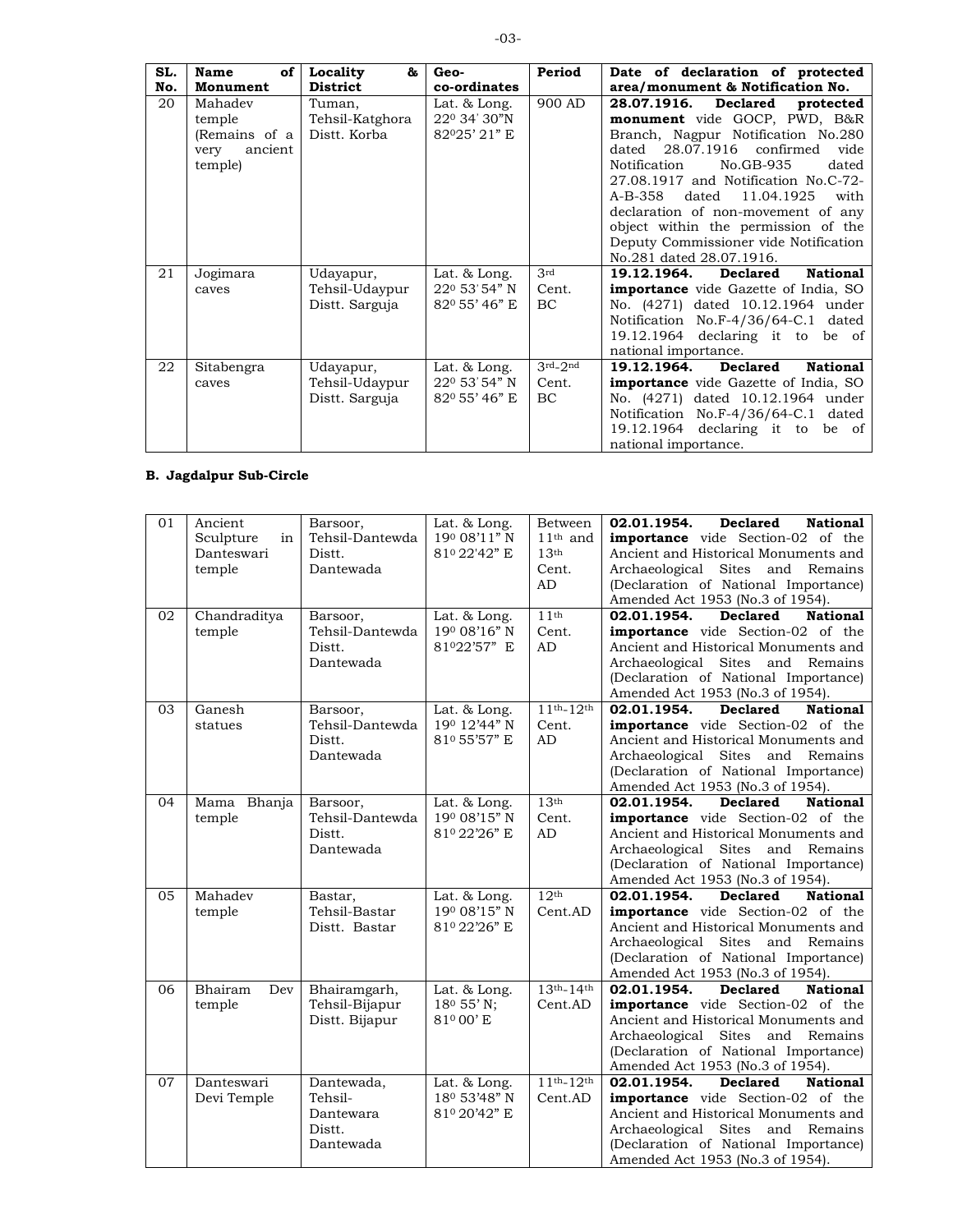| SL.<br>No. | of<br>Name<br>Monument    | Locality<br>&<br><b>District</b> | Geo-<br>co-ordinates               | Period                                       | Date of declaration of protected<br>area/monument & Notification No. |
|------------|---------------------------|----------------------------------|------------------------------------|----------------------------------------------|----------------------------------------------------------------------|
|            |                           |                                  |                                    |                                              |                                                                      |
| 08         | Kama                      | Dilmili,                         | Lat. & Long.                       | Late                                         | 02.01.1954.<br><b>Declared</b><br><b>National</b>                    |
|            | Memorial<br><sub>or</sub> | Tehsil-                          | 190 10' N:                         | Medieval                                     | <b>importance</b> vide Section-02 of the                             |
|            | Urasgatta post            | Dantewara                        | 82000' E                           |                                              | Ancient and Historical Monuments and                                 |
|            |                           | Distt.                           |                                    |                                              | Archaeological Sites and Remains                                     |
|            |                           | Dantewada                        |                                    |                                              | (Declaration of National Importance)                                 |
|            |                           |                                  |                                    |                                              | Amended Act 1953 (No.3 of 1954).                                     |
| 09         | Megalithic site           | Gammewada,                       | Lat. & Long.                       | $3rd-4th$                                    | 02.01.1954.<br><b>Declared</b><br><b>National</b>                    |
|            | containing                | Tehsil-                          | 18 <sup>0</sup> 47 <sup>0</sup> N: | Cent.AD                                      | <b>importance</b> vide Section-02 of the                             |
|            | Urskals                   | Dantewara                        | $81^{\circ}15; E$                  |                                              | Ancient and Historical Monuments and                                 |
|            |                           | Distt.                           |                                    |                                              | Archaeological Sites and Remains                                     |
|            |                           | Dantewada                        |                                    |                                              | (Declaration of National Importance)                                 |
|            |                           |                                  |                                    |                                              | Amended Act 1953 (No.3 of 1954).                                     |
| 10         | Brick mounds              | Garhdhanora,                     | Lat. & Long.                       | 12 <sup>th</sup><br>$\overline{\phantom{a}}$ | 02.01.1954.<br><b>Declared</b><br><b>National</b>                    |
|            |                           | Tehsil-Keshkal                   | 200 05' N:                         | 13 <sup>th</sup>                             | <b>importance</b> vide Section-02 of the                             |
|            |                           | Distt. Bastar                    | 81035' E                           | Cent.AD                                      | Ancient and Historical Monuments and                                 |
|            |                           |                                  |                                    |                                              | Archaeological Sites and Remains                                     |
|            |                           |                                  |                                    |                                              | (Declaration of National Importance)                                 |
|            |                           |                                  |                                    |                                              | Amended Act 1953 (No.3 of 1954).                                     |
| 11         | Narayan                   | Narayanpal,                      | Lat. & Long.                       | $12th-13th$                                  | 02.01.1954.<br><b>Declared</b><br><b>National</b>                    |
|            | temple                    | Tehsil-                          | 190 11'59"N                        | Cent.AD                                      | <b>importance</b> vide Section-02 of the                             |
|            |                           | Jagdalpur                        | 81044'25"E                         |                                              | Ancient and Historical Monuments and                                 |
|            |                           | Distt. Bastar                    |                                    |                                              | Archaeological Sites and Remains                                     |
|            |                           |                                  |                                    |                                              | (Declaration of National Importance)                                 |
|            |                           |                                  |                                    |                                              | Amended Act 1953 (No.3 of 1954).                                     |
| 12         | Karli Mahadev             | Samlur                           | Lat. & Long.                       | $12th-13th$                                  | <b>Declared</b><br>02.01.1954.<br><b>National</b>                    |
|            | temple                    | Tehsil-                          | $19^{\circ}$ 00' N;                | Cent.AD                                      | <b>importance</b> vide Section-02 of the                             |
|            |                           | Dantewara                        | 81015'E                            |                                              | Ancient and Historical Monuments and                                 |
|            |                           | Distt.                           |                                    |                                              | Archaeological Sites and Remains                                     |
|            |                           | Dantewada                        |                                    |                                              | (Declaration of National Importance)                                 |
|            |                           |                                  |                                    |                                              | Amended Act 1953 (No.3 of 1954).                                     |

## **C.** Raipur Sub-Circle

| SL. | Name<br>of                                                       | Locality<br>85                                            | Geo-                                          | Period                             | Date of declaration of protected                                                                                                                                                                                                                                                                          |
|-----|------------------------------------------------------------------|-----------------------------------------------------------|-----------------------------------------------|------------------------------------|-----------------------------------------------------------------------------------------------------------------------------------------------------------------------------------------------------------------------------------------------------------------------------------------------------------|
| No. | Monument                                                         | <b>District</b>                                           | co-ordinates                                  |                                    | area/monument & Notification No.                                                                                                                                                                                                                                                                          |
| 01  | <b>Bhand Deul</b>                                                | Arang,<br>Tehsil-Arang<br>Distt. Raipur                   | Lat. & Long.<br>21011' 43"N<br>81058'10"E     | 9th Cent.<br>AD                    | 17.12.1920.<br><b>Declared</b><br>protected<br>monument vide GOCP, PWD, B&R<br>Branch, Nagpur Notification No.543Y<br>dated $17.12.1920$ , confirmed<br>vide<br>Notification<br>dated<br>No.1219-D.A.B<br>26.10.1922.                                                                                     |
| 02  | Siva temple                                                      | Deobaloda,<br>Tehsil-Durg,<br>Distt. Durg                 | Lat. & Long.<br>210 13'08" N<br>81028'24" E   | 14 <sup>th</sup><br>Cent.<br>AD    | 28.09.1908.<br><b>Declared</b><br>protected<br>monument vide GOCP, PWD B&R<br>Nagpur Notification No.61<br>Branch,<br>28.09.1908<br>which<br>dated<br>is<br>an<br>addendum of Notification No.110 dated<br>17.11.1906<br>and<br>confirmed<br>vide<br>Notification No.C-72-A-B-358<br>dated<br>11.04.1925. |
| 03  | Sita<br>Devi<br>temple<br>and<br>Sati pillar                     | Deorbija,<br>Tehsil-Bametara<br>Distt. Durg               | Lat. & Long.<br>210 40'11" N<br>81024'28" E   | 12 <sup>th</sup><br>Cent.<br>AD    | <b>Declared</b><br>17.12.1920.<br>protected<br>monument vide GOCP, PWD, B&R<br>Branch, Nagpur Notification No.543Y<br>dated $17.12.1920$ , confirmed<br>vide<br>Notification<br>No.1219-D.A.B<br>dated<br>26.10.1922.                                                                                     |
| 04  | Siva temple                                                      | Gandai,<br>Tehsil-<br>Khairagarh<br>Distt.<br>Rajnandgaon | Lat. & Long.<br>210 39' 56" N<br>81006'14" E  | $10^{th} - 11^{th}$<br>Cent.<br>AD | 05.07.1909.<br><b>Declared</b><br>protected<br>monument vide GOCP, PWD, B&R<br>Branch, Nagpur Notification No.56<br>dated 05.07.1909 which is addendum<br>Notification<br>No.110<br>dated<br>to<br>17.11.1906<br>confirmed<br>vide<br>and<br>Notification No.C-72-A-B-358<br>dated<br>11.04.1925.         |
| 05  | Mahadev<br>temple<br>including Math<br>of Bairagi and<br>Mandapa | Narayanpur,<br>Tehsil-Kashdol,<br>Distt. Raipur           | Lat. & Long.<br>210 34' 34" N<br>82º 22'14" E | $13th - 14th$<br>Cent.<br>AD       | <b>Declared</b><br>17.06.1914.<br>protected<br>monument vide GOCP, PWD. B&R<br>Branch, Nagpur Notification No. 67<br>17.06.1914<br>confirmed<br>vide<br>dated<br>Notification No. C-72-A-B-358 dated<br>11.04.1925 read with Memo No. 1096<br>C/AB dated 21.11.1934.                                      |

 $-04-$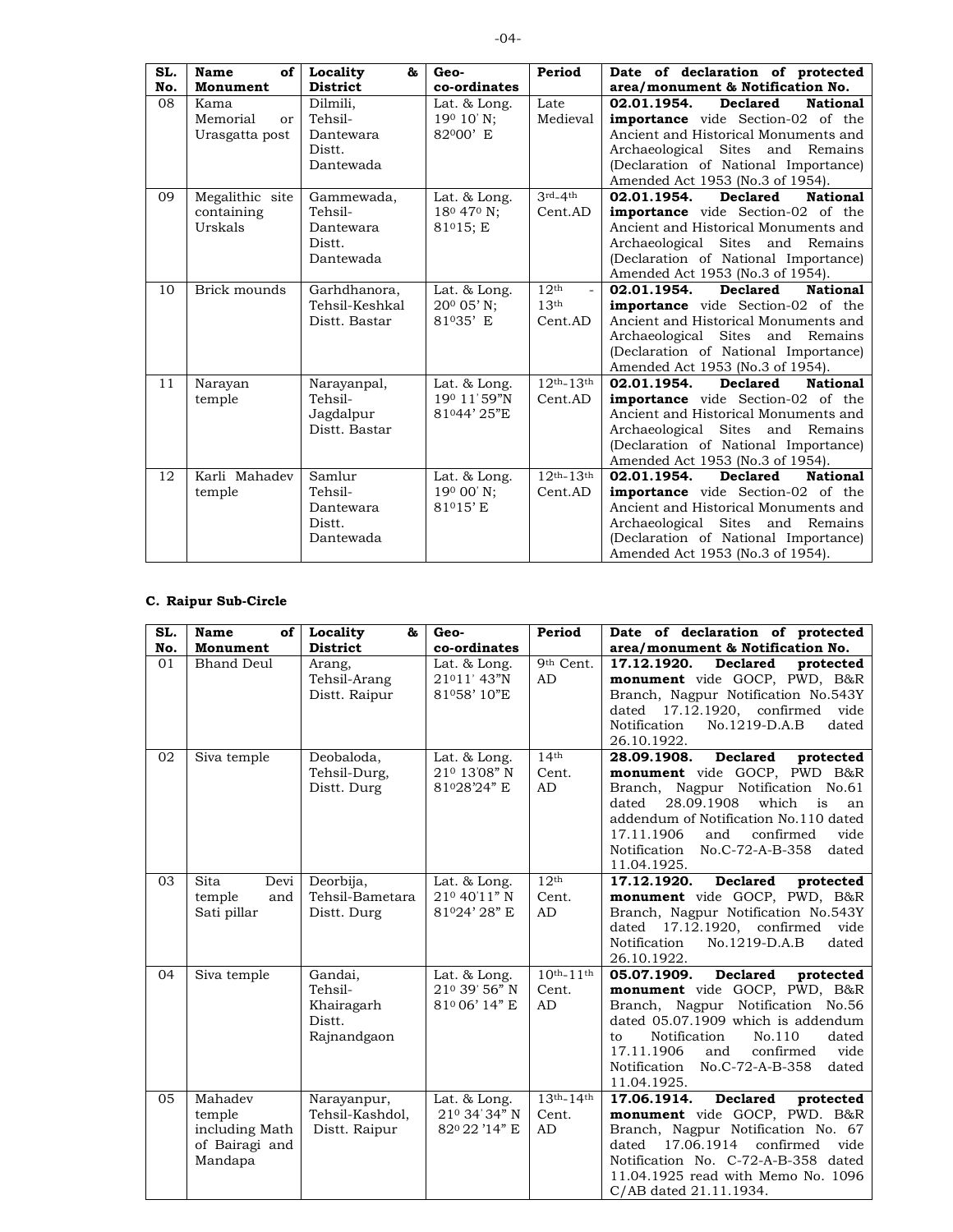| SL.<br>No. | <b>Name</b><br>of<br>Monument                                                                                                                    | Locality<br>&<br><b>District</b>                         | Geo-<br>co-ordinates                           | Period                                                               | Date of declaration of protected<br>area/monument & Notification No.                                                                                                                                                                                                                                                       |
|------------|--------------------------------------------------------------------------------------------------------------------------------------------------|----------------------------------------------------------|------------------------------------------------|----------------------------------------------------------------------|----------------------------------------------------------------------------------------------------------------------------------------------------------------------------------------------------------------------------------------------------------------------------------------------------------------------------|
| 06         | Temple<br>belonging<br>to<br>Mahantlal Das<br>of<br>Sheorinarayan<br>dedicated<br>to<br>Surya                                                    | Narayanpur,<br>Tehsil-Kashdol,<br>Distt. Raipur          | Lat. & Long.<br>21034'34" N<br>820 22'14" E    | 9th Cent.<br>AD                                                      | 17.06.1914.<br><b>Declared</b><br>protected<br>monument vide GOCP, PWD, B&R<br>Branch, Nagpur Notification No. 67<br>dated 17.06.1914, confirmed vide<br>Notification No.C-72-A-B-358 dated<br>11.04.1925.                                                                                                                 |
| 07         | of<br>Group<br>temples known<br>Rajiv<br>as<br>Lochan                                                                                            | Rajim,<br>Tehsil-Rajim<br>Distt. Raipur                  | Lat. $\&$ Long.<br>20057'50" N;<br>81052'38" E | 8th-9th<br>Cent.<br>AD                                               | <b>Declared</b><br>19.07.1915.<br>protected<br>monument vide GOCP, PWD, B&R<br>Branch, Nagpur Notification No.71<br>19.07.1915 confirmed<br>dated<br>vide<br>Notification No.C-72-A-B-358<br>dated<br>11.04.1925                                                                                                           |
| 08         | Ramachandra<br>Temple                                                                                                                            | Rajim,<br>Tehsil-Rajim<br>Distt. Raipur                  | Lat. & Long.<br>20057'48"N<br>81052'43" E      | 8th <sub>-9th</sub><br>Cent.<br>AD                                   | <b>Declared</b><br>19.07.1915.<br>protected<br>monument vide GOCP, PWD, B&R<br>Branch, Nagpur Notification No.71<br>19.07.1915 confirmed vide<br>dated<br>Notification No.C-72-A-B-358<br>dated<br>11.04.1925                                                                                                              |
| 09         | Site Known as<br>Sita Baree                                                                                                                      | Rajim,<br>Distt.<br>Raipur                               | Lat. & Long.<br>20057'49" N<br>81052'36" E     | $4th-5th$<br>Cent.<br>AD                                             | <b>Declared</b><br>18.08.1938.<br>protected<br>monument vide GOI Department of<br>and<br>Education.<br>Health<br>Lands<br>Archaeology Notification No.F.4-10/38-<br>F dated 18.08.1938. Locally known as<br>"Sita Baree".                                                                                                  |
| 10         | The<br>area<br>around Sirpur<br>Village and the<br>mound to the<br>east of village<br>Sirpur<br>where<br>certain<br>monuments<br>are to be found | Sirpur,<br>Tehsil-<br>Mahasamund<br>Distt.<br>Mahasamund | Lat. & Long.<br>210 21'12" N<br>82011'13" E    | Between<br>6 <sup>th</sup><br>and<br>10 <sup>th</sup><br>Cent.<br>AD | 17.11.1906.<br><b>Declared</b><br>that<br>no<br>objects will be moved<br>and<br>no<br>will<br>excavation<br>be<br>carried<br>out<br>without written permission of the<br>Collector and a license from the<br>local Government respectively vide<br>GOCP, PWD, B&R Branch, Nagpur<br>Notification No. 112 dated 17.11.1906. |
| 11         | Laxamana<br>Temple<br>&<br>other<br>sites<br>(Monuments &<br>Temples)                                                                            | Sirpur,<br>Tehsil-<br>Mahasamund<br>Distt.<br>Mahasamund | Lat. & Long.<br>210 21'12" N<br>82011'13" E    | Between<br>6 <sup>th</sup><br>and<br>10 <sup>th</sup><br>Cent.<br>AD | 17.11.1906.<br><b>Declared</b><br>that<br>no<br>objects will be moved and<br>no<br>excavation will<br>be carried<br>out<br>without written permission of the<br>Collector and a license from the<br>local Government respectively vide<br>GOCP, PWD, B&R Branch, Nagpur<br>Notification No.111 dated 17.11.1906.           |

GOCP : Government of Central Provinces GOCP : Government of Centr<br>
PWD : Public Works Depart:<br>
B&R : Building & Road<br>
GOI : Government of India

PWD : Public Works Department

B&R : Building & Road

 $-05-$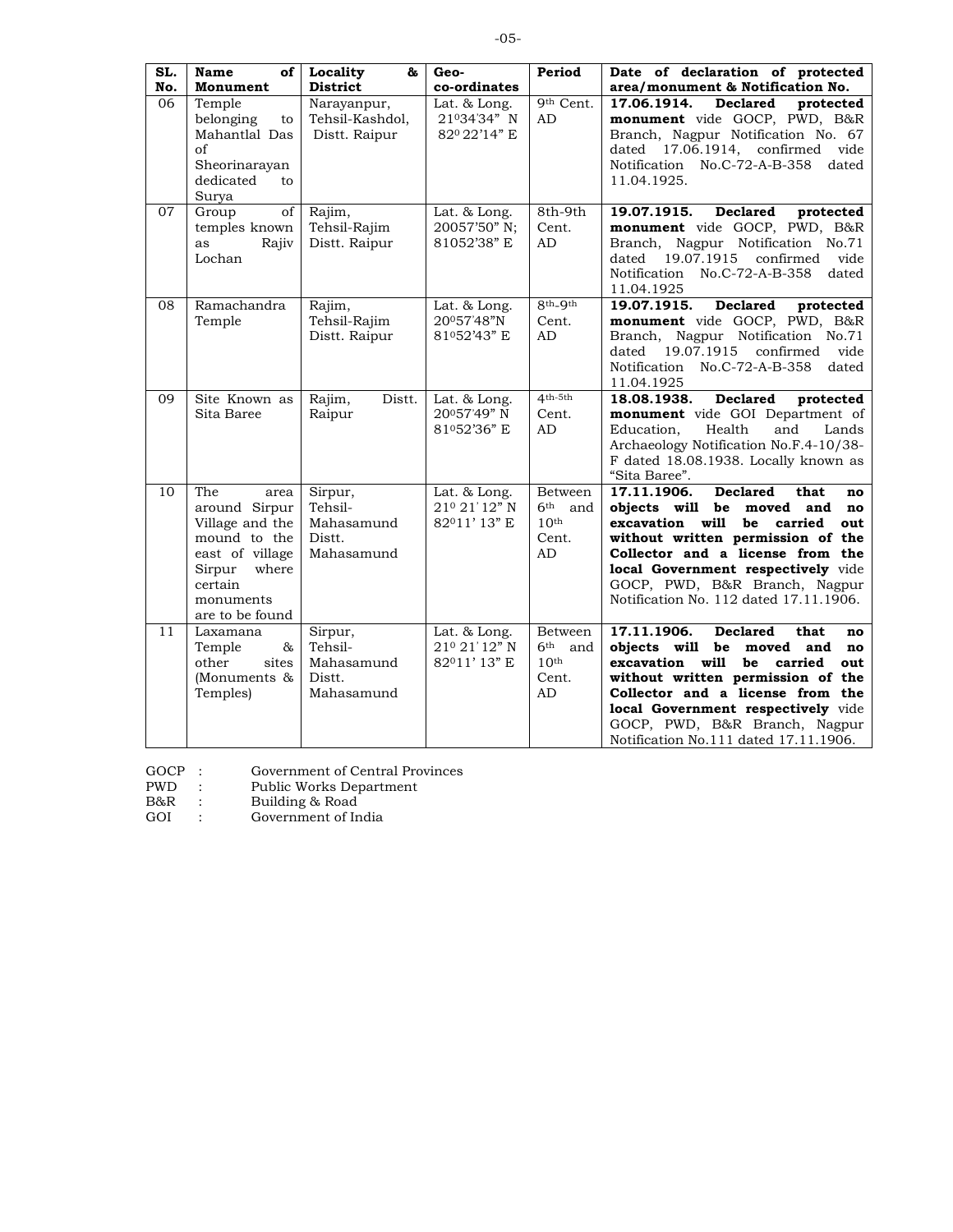# <u>भारतीय पुरातत्त्व सर्वेक्षण, रायपुर मंडल, रायपुर के अधीन,</u> क्तीसगढ़ राज्य में स्थित केन्द्रीय संरक्षित स्मारकों/स्थलों/अवशेषों की तालिका

| कुम            | केन्द्रीय संरक्षित | भू–निर्देशांक       | शताब्दी            | राष्ट्रीय महत्व के/संरक्षित स्मारक की घोषणा | स्मारको  | क्षेत्रफल |
|----------------|--------------------|---------------------|--------------------|---------------------------------------------|----------|-----------|
| सं.            | स्मारक/ स्थल का    |                     |                    | तिथि एवं अधिसूचना संख्या                    | के       |           |
|                | नाम एवं पता        |                     |                    |                                             | वर्गीकरण |           |
| 01             | भग्न शिव           | अक्षांश 21°57'11"एन | $10 - 11$ र्वी     | 17.04.1913. जीओसीपी, पीडब्लूडी,             | मंदिर    | 0.45      |
|                | मंदिर, अडभार,      | देशांतर 83°01'29" ई | शताब्दी            | बीएण्डआर शाखा, नागपुर अधिसूचना              |          | एकर       |
|                | तहसील–शक्ति        |                     | ईर्स्वी            | संख्या 60 दिनांक 17.04.1913 जो              |          |           |
|                | जिला               |                     |                    | अधिसूचना संख्या सी-72-ए-बी-358              |          |           |
|                | जांचगीर–चंापा      |                     |                    | दिनांक 11.04.1925 के द्वारा पुष्टि की       |          |           |
|                |                    |                     |                    | गई।                                         |          |           |
| 02             | शिव मंदिर,         | अक्षांश 22°00'40"एन | 1 6वीं             | 17.12.1920. जीओसीपी, पीडब्लूडी,             | मंदिर    |           |
|                | बेलपान,            | देशांतर 81°51'43" ई | शताब्दी            | बीएण्डआर शाखा, नागपुर अधिसूचना              |          |           |
|                | तहसील–तखतपुर       |                     | ईर्स्वी            | संख्या 543वाई दिनांक 17.12.1920             |          |           |
|                | जिला बिलासपुर      |                     |                    | जो अधिसूचना संख्या 1219-डी.ए.बी             |          |           |
|                |                    |                     |                    |                                             |          |           |
|                |                    |                     |                    | दिनांक 26.10.1922 के द्वारा पुष्टि की       |          |           |
|                |                    |                     |                    | गई।                                         |          |           |
| 03             | चैतुरगढ किला,      | अक्षांश 22°30'37"एन | उत्तर–             | 17.12.1920. जीओसीपी, पीडब्लूडी,             | किला     |           |
|                | लाफा,              | देशांतर 82°16'17" ई | मध्यकाल            | बीएण्डआर शाखा, नागपुर अधिसूचना              |          |           |
|                | तहसील–पाली         |                     |                    | संख्या 543वाई दिनांक 17.12.1920             |          |           |
|                | जिला कोरबा         |                     |                    | जो अधिसूचना संख्या 1219-डी.ए.बी             |          |           |
|                |                    |                     |                    | दिनांक 26.10.1922 के द्वारा पुष्टि की       |          |           |
|                |                    |                     |                    | गई।                                         |          |           |
| 04             | महादेव मंदिर,      | अक्षांश 22°04'08"एन | 1 4 – 1 5 वीं      | 17.12.1920. जीओसीपी, पीडब्लूडी,             | मंदिर    |           |
|                | गतौरा,             | देशांतर 82°15'29" ई | शताब्दी            | बीएण्डआर शाखा, नागपुर अधिसूचना              |          |           |
|                | तहसील–मस्तुरी      |                     | ईर्स्वी            | संख्या 543वाई दिनांक 17.12.1920             |          |           |
|                | जिला बिलासपुर      |                     |                    | जो अधिसूचना संख्या 1219-डी.ए.बी             |          |           |
|                |                    |                     |                    | दिनांक 26.10.1922 के द्वारा पुष्टि की       |          |           |
|                |                    |                     |                    | गई।                                         |          |           |
| 0 <sub>5</sub> | वैष्णव मंदिर       | अक्षांश 22°00'21"एन | <u>11वीं</u>       | 28.09.1908. जीओसीपी, पीडब्लूडी,             | मंदिर    |           |
|                | (बड़ा), जांचगीर,   | देशांतर 82°34'19" ई | शताब्दी            | बीएण्डआर शाखा, नागपुर अधिसूचना              |          |           |
|                | तहसील–जांचगीर      |                     | ईर्स्वी            | संख्या 61 दिनांक 28.09.1908 जो              |          |           |
|                | जिला               |                     |                    | कि अधिसूचना संख्या 110 दिनांक 17.           |          |           |
|                | जांचगीर–चांपा      |                     |                    | 11.1906 का संशोधन है एवं                    |          |           |
|                |                    |                     |                    | अधिसूचना संख्या सी-72-ए-बी-358              |          |           |
|                |                    |                     |                    | दिनांक 11.04.1925 के द्वारा पुष्टि की       |          |           |
|                |                    |                     |                    | गई।                                         |          |           |
|                | वैष्णव मंदिर       |                     | 1 2वीं             |                                             | मंदिर    |           |
| 06             |                    | अक्षांश 22°00'21"एन | शताब्दी            | 17.04.1913. जीओसीपी, पीडब्लूडी,             |          |           |
|                | (छोटा), जांचगीर,   | देशांतर 82°34'19" ई | ईस्वी              | बीएण्डआर शाखा, नागपुर अधिसूचना              |          |           |
|                | तहसील–जांचगीर      |                     |                    | संख्या 60 दिनांक 17.04.1913 जो              |          |           |
|                | जिला               |                     |                    | अधिसूचना संख्या सी-72-ए-बी-358              |          |           |
|                | जांचगीर-चांपा      |                     |                    | दिनांक 11.04.1925 के द्वारा पुष्टि की       |          |           |
|                |                    |                     |                    | गई।                                         |          |           |
| 07             | काशीगढ़ मृत्तिका   | अक्षांश 21°51'09"एन | 1 6वीं             | 17.12.1920. जीओसीपी, पीडब्लूडी,             | किला     |           |
|                | दुर्ग,             | देशांतर 82°47'05" ई | शताब्दी<br>ईर्स्वी | बीएण्डआर शाखा, नागपुर अधिसूचना              |          |           |
|                | बवानबाड़ी,         |                     |                    | संख्या 543वाई दिनांक 17.12.1920             |          |           |
|                | तहसील–जैजैपुर      |                     |                    | जो अधिसूचना संख्या 1219-डी.ए.बी             |          |           |
|                | जिला               |                     |                    | दिनांक 26.10.1922 के द्वारा पुष्टि की       |          |           |
|                | जांचगीर-चांपा      |                     |                    | गई।                                         |          |           |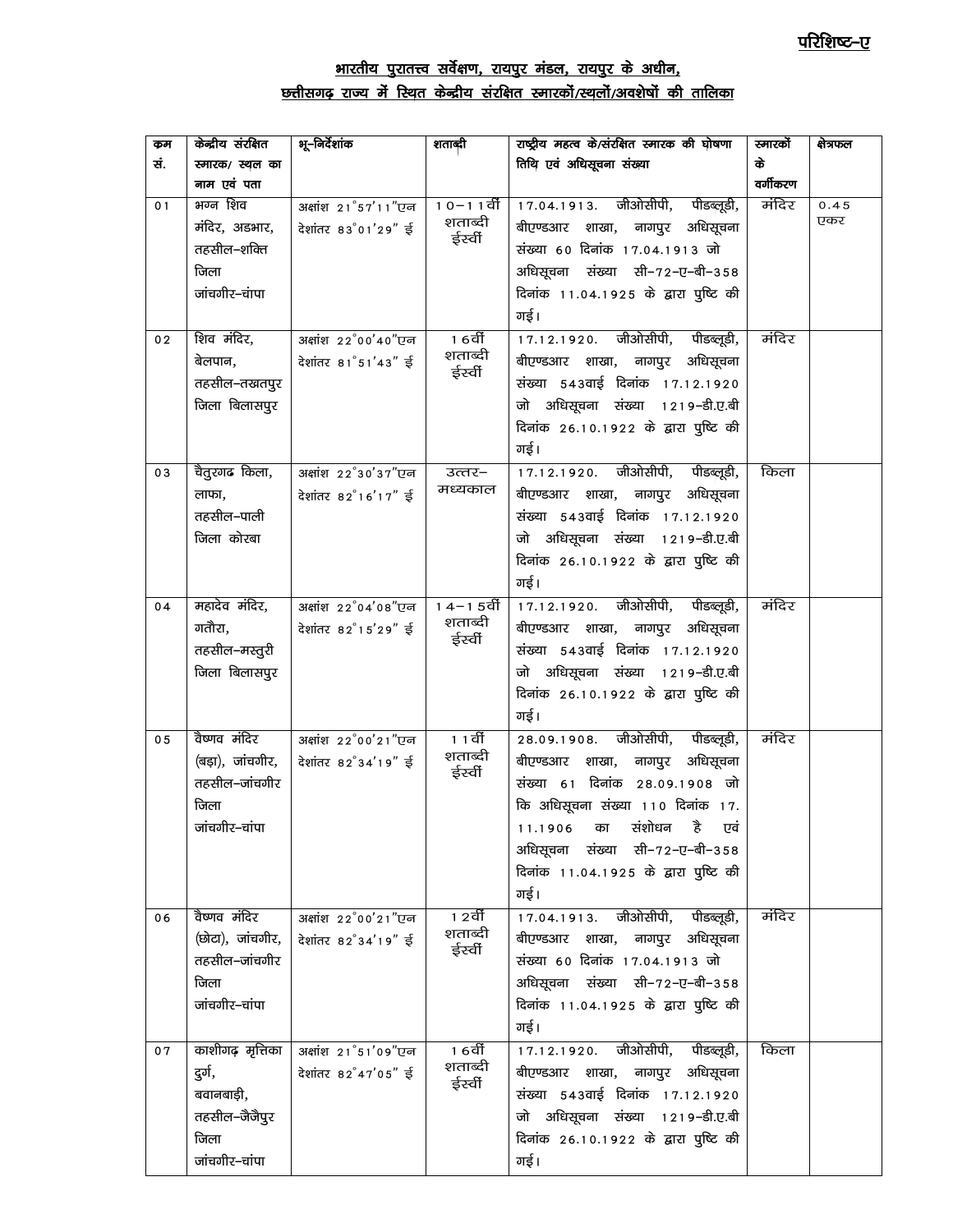| कम  | केन्द्रीय संरक्षित | भू–निर्देशांक       | शताब्दी                   | राष्ट्रीय महत्व के/संरक्षित स्मारक की घोषणा | स्मारको  | क्षेत्रफल        |
|-----|--------------------|---------------------|---------------------------|---------------------------------------------|----------|------------------|
| सं. | स्मारक/ स्थल का    |                     |                           | तिथि एवं अधिसूचना संख्या                    | के       |                  |
|     | नाम एवं पता        |                     |                           |                                             | वर्गीकरण |                  |
| 08  | सवरी ईस्टिका       | अक्षांश 21°44'26"एन | $1181 -$                  | 10.07.1916. जीओसीपी,<br>पीडब्लूडी,          | मंदिर    | 0.80             |
|     | मंदिर, खारोद,      | देशांतर 82°34'40" ई | 1182                      | बीएण्डआर शाखा, नागपुर अधिसूचना              |          | हेक्टर           |
|     | तहसील–पामगढ़       |                     | ईर्स्वी                   | संख्या 180 दिनांक 10.07.1916 जो             |          |                  |
|     | जिला               |                     |                           | अधिसूचना संख्या जी.बी–९३२ दिनांक            |          |                  |
|     | जांचगीर–चांपा      |                     |                           | 27.08.1917 एवं अधिसूचना संख्या              |          |                  |
|     |                    |                     |                           | सी−72−ए−बी−358<br>दिनांक<br>11.04.          |          |                  |
|     |                    |                     |                           | 1925 के द्वारा पुष्टि की गई।                |          |                  |
| 09  | ईरिटका मंदिर       | अक्षांश 21°44'26"एन | 7वीं                      | 10.07.1916. जीओसीपी, पीडब्लूडी,             | मंदिर    | 005              |
|     | (अण्डलदेव          | देशांतर 82°34'40" ई | शताब्दी                   | बीएण्डआर शाखा, नागपुर अधिसूचना              |          | हेक्टर           |
|     | मंदिर), खारोद,     |                     | ईर्स्वी                   | संख्या 180 दिनांक 10.07.1916 जो             |          |                  |
|     | तहसील–पामगढ़       |                     |                           | अधिसूचना संख्या जी.बी–९३२ दिनांक            |          |                  |
|     | जिला               |                     |                           | 27.08.1917 एवं अधिसूचना संख्या              |          |                  |
|     | जांचगीर-चांपा      |                     |                           | सी-72-ए-बी-358 दिनांक<br>11.04.             |          |                  |
|     |                    |                     |                           | 1925 के द्वारा पुष्टि की गई।                |          |                  |
| 10  | कोटागढ़ मृत्तिका   | अक्षांश 22°02'53"एन | <u>1</u> 0वीं             | 17.12.1920. जीओसीपी, पीडब्लूडी,             | किला     |                  |
|     | दुर्ग, बरगांव,     | देशांतर 82°26'09" ई | शताब्दी                   | बीएण्डआर शाखा, नागपुर अधिसूचना              |          |                  |
|     | तहसील–             |                     | ईर्स्वी                   | संख्या 543वाई दिनांक 17.12.1920             |          |                  |
|     | अकलतरा             |                     |                           | जो अधिसूचना संख्या 1219-डी.ए.बी             |          |                  |
|     |                    |                     |                           |                                             |          |                  |
|     | जिला               |                     |                           | दिनांक 26.10.1922 के द्वारा पुष्टि की       |          |                  |
|     | जांचगीर-चांपा      |                     |                           | गई।                                         |          |                  |
| 11  | कोटमी मृत्तिका     | अक्षांश 22°01'43"एन | $10 - 11$ र्वी<br>शताब्दी | 17.12.1920. जीओसीपी, पीडब्लूडी,             | किला     |                  |
|     | दुर्ग,             | देशांतर 82°20'33" ई | ईर्स्वी                   | बीएण्डआर शाखा, नागपुर अधिसूचना              |          |                  |
|     | कोटमी-सोनर,        |                     |                           | संख्या 543वाई दिनांक 17.12.1920             |          |                  |
|     | तहसील–अकलत         |                     |                           | जो अधिसूचना संख्या 1219-डी.ए.बी             |          |                  |
|     | रा जिला            |                     |                           | दिनांक 26.10.1922 के द्वारा पुष्टि की       |          |                  |
|     | जांचगीर-चांपा      |                     |                           | गई।                                         |          |                  |
|     |                    |                     |                           |                                             |          |                  |
| 12  | मल्हार मृत्तिका    | अक्षांश 21°53'51"एन | $2 - 3$                   | 17.12.1920. जीओसीपी, पीडब्लूडी,             | किला     | 18.624           |
|     | दुर्ग, मल्हार,     | देशांतर 82°16'37" ई | शताब्दी<br>ईसा पूर्व      | अधिसूचना<br>बीएण्डआर शाखा,<br>नागपुर        |          | हेक्टर           |
|     | तहसील–मस्तुरी      |                     |                           | संख्या 543वाई दिनांक 17.12.1920             |          |                  |
|     | जिला बिलासपुर      |                     |                           | जो अधिसूचना संख्या 1219-डी.ए.बी             |          |                  |
|     |                    |                     |                           | दिनांक 26.10.1922 के द्वारा पुष्टि की       |          |                  |
|     |                    |                     |                           | गई।                                         |          |                  |
|     | पातालेश्वर         | अक्षांश 21°53'43"एन | $\frac{1}{1}$ 1 6 7 –     | शिक्षा,<br>22.07.1937. भारत सरकार,          | मंदिर    |                  |
|     | महादेव मंदिर,      | देशांतर 82°16'47" ई | 68 ईर्स्वी                | स्वास्थ्य एवं भूमि संचालनालय अधिसूचना       |          |                  |
|     | मल्हार,            |                     |                           | संख्या एफ.11-8/37-एफ दिनांक 22.             |          |                  |
|     | तहसील–मस्तुरी      |                     |                           | 07.1937 जो अधिसूचना संख्या<br>एफ.           |          |                  |
|     | जिला बिलासपुर      |                     |                           | 11-8/37-एफ दिनांक 07.10.1937                |          |                  |
|     |                    |                     |                           | के द्वारा पुष्टि की गई।                     |          |                  |
| 13  | भीमकीचक            | अक्षांश 21°53'35"एन | 6–7वीं                    | 22.07.1937. भारत सरकार,<br>शिक्षा,          | मंदिर    | 0.2430<br>हेक्टर |
|     | मंदिर, मल्हार,     | देशांतर 82°16'40" ई | शताब्दी                   | स्वास्थ्य एवं भूमि संचालनालय अधिसूचना       |          |                  |
|     | तहसील–मस्तुरी      |                     | ईर्स्वी                   | संख्या एफ.11-8/37-एफ दिनांक 22.             |          |                  |
|     | जिला बिलासपुर      |                     |                           | 07.1937 जो अधिसूचना संख्या<br>एफ.           |          |                  |
|     |                    |                     |                           | 11-8/37-एफ दिनांक 07.10.1937                |          |                  |
|     |                    |                     |                           |                                             |          |                  |
|     |                    |                     |                           | के द्वारा पुष्टि की गई।                     |          |                  |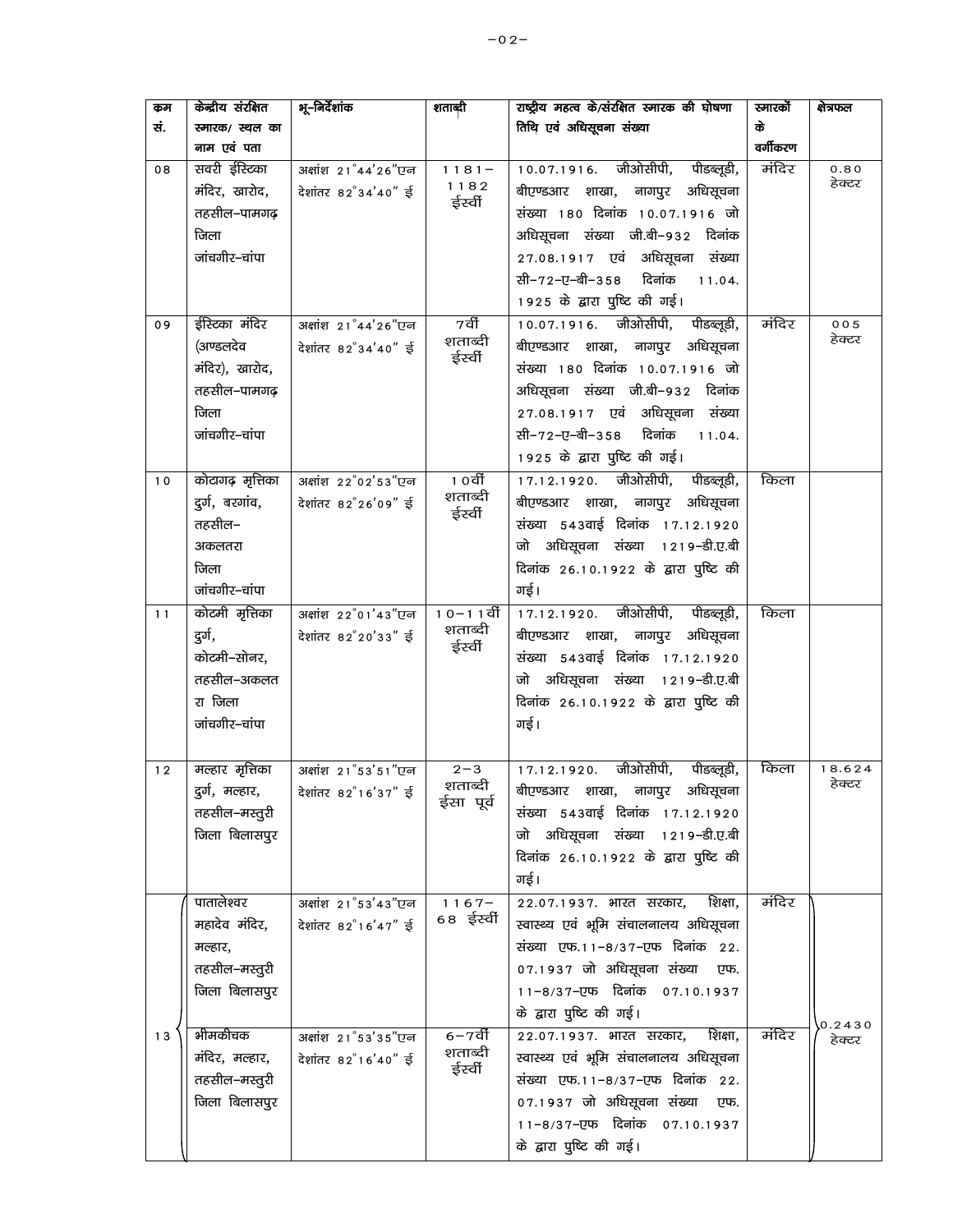| कम  | केन्द्रीय संरक्षित     | भू–निर्देशांक       | शताब्दी                 | राष्ट्रीय महत्व के/संरक्षित स्मारक की घोषणा                              | स्मारकों    | क्षेत्रफल |
|-----|------------------------|---------------------|-------------------------|--------------------------------------------------------------------------|-------------|-----------|
| सं. | स्मारक/ स्थल           |                     |                         | तिथि एवं अधिसूचना संख्या                                                 | के          |           |
|     | का नाम एवं             |                     |                         |                                                                          | वर्गीकरण    |           |
|     | पता                    |                     |                         |                                                                          |             |           |
| 14  | महादेव मंदिर,          | अक्षांश 22°22'23"एन | $870 -$                 | 28.09.1908. जीओसीपी,<br>पीडब्लूडी,                                       | मंदिर       | 1.14      |
|     | पाली,                  | देशांतर 82°19'24" ई | 900<br>ईर्स्वी          | बीएण्डआर शाखा, नागपुर अधिसूचना                                           |             | हेक्टर    |
|     | तहसील–पाली             |                     |                         | संख्या 61 दिनांक 28.09.1908 जो                                           |             |           |
|     | जिला कोरबा             |                     |                         | कि अधिसूचना संख्या 110 दिनांक 17.                                        |             |           |
|     |                        |                     |                         | संशोधन<br>है<br>का<br>11.1906<br>एवं                                     |             |           |
|     |                        |                     |                         | अधिसूचना संख्या सी-72-ए-बी-358                                           |             |           |
|     |                        |                     |                         | दिनांक 11.04.1925 के द्वारा पुष्टि की                                    |             |           |
|     |                        |                     |                         | गई।                                                                      |             |           |
| 15  | रतनपुर किला,           | अक्षांश 22°17'04"एन | $1045 -$                | 17.11.1906. जीओसीपी, पीडब्लूडी,                                          | किला        | 2.425     |
|     | रतनपुर,                | देशांतर 82°10'02" ई | 1065<br>ईर्स्वी         | नागपुर अधिसूचना<br>बीएण्डआर शाखा,                                        |             | हेक्टर    |
|     | तहसील–कोटा             |                     |                         | 112 दिनांक 17.<br>संख्या १११ एवं                                         |             |           |
|     | जिला बिलासपुर          |                     |                         | 11.1906 के द्वारा यह घोषण की गई                                          |             |           |
|     |                        |                     |                         | है कि स्थानीय कलेक्टर की लिखित                                           |             |           |
|     |                        |                     |                         | अनुमति एवं स्थानीय सरकार से लाईसेंस                                      |             |           |
|     |                        |                     |                         | के बिना कोई वस्तु नहीं ले जाया जाएगा                                     |             |           |
|     |                        |                     |                         | एवं कोई खुदाई नहीं किया जाएगा।                                           |             |           |
| 16  | कंठीदेवल मंदिर,        | अक्षांश 22°17'21"एन | $15 - 16$ र्वी          | 28.07.1916. जीओसीपी, पीडब्लूडी,                                          | मंदिर       |           |
|     | रतनपुर,                | देशांतर 82°09'36" ई | शताब्दी<br>ईर्स्वी      | बीएण्डआर शाखा, नागपुर अधिसूचना                                           |             |           |
|     | तहसील–कोटा             |                     |                         | संख्या 280 दिनांक 28.07.1916 जो                                          |             |           |
|     | जिला बिलासपुर          |                     |                         | कि अधिसूचना संख्या जी.बी-935 दिनांक                                      |             |           |
|     |                        |                     |                         | 27.08.1917 एवं अधिसूचना संख्या                                           |             |           |
|     |                        |                     |                         | सी−72−ए−बी−358<br>दिनांक<br>11.04.                                       |             |           |
|     |                        |                     |                         | 1925 के द्वारा पुष्टि की गई।                                             |             |           |
| 17  | पाली शिलालेख,          | अक्षांश 22°10'01"एन | $1 - 2$ र्वी<br>शताब्दी | 18.01.1919. जीओसीपी,<br>पीडब्लूडी,                                       | शिला<br>लेख |           |
|     | सेमरसल,                | देशांतर 81°47'24" ई | ईर्स्वी                 | अधिसूचना<br>बीएण्डआर शाखा, नागपुर                                        |             |           |
|     | तहसील–लोरमी            |                     |                         | संख्या 99 दिनांक 18.01.1919 जो                                           |             |           |
|     | जिला बिलासपुर          |                     |                         | कि अधिसूचना संख्या 99-एफ/जी-बी                                           |             |           |
|     |                        |                     |                         | दिनांक 25.06.1919 के द्वारा पुष्टि की                                    |             |           |
|     |                        |                     |                         | गई।                                                                      |             |           |
| 18  | शेवरीनारायण            | अक्षांश 21°43'10"एन | 1 2वीं<br>शताब्दी       | 17.04.1913. जीओसीपी, पीडब्लूडी,                                          | मंदिर       |           |
|     | मंदिर – सहित           | देशांतर 82°35'22" ई | ईर्स्वी                 | बीएण्डआर शाखा, नागपुर अधिसूचना                                           |             |           |
|     | भग्न मंदिर,            |                     |                         | संख्या 60 दिनांक 17.04.1913 जो                                           |             |           |
|     | शिलालेख एवं            |                     |                         | कि संशोधित अधिसूचना संख्या 22                                            |             |           |
|     | चंद्रचूड़ महादेव       |                     |                         | दिनांक 13.03.1916 एवं अधिसूचना<br>संख्या सी-72-ए-बी-358 दिनांक 11.       |             |           |
|     | मंदिर,<br>शेवरीनारायण, |                     |                         |                                                                          |             |           |
|     | तहसील–पामगढ़           |                     |                         | 04.1915 के द्वारा पुष्टि की गई।                                          |             |           |
|     | जिला                   |                     |                         |                                                                          |             |           |
|     | जांचगीर–चांपा          |                     |                         |                                                                          |             |           |
|     |                        |                     | 9वीं                    |                                                                          | मंदिर       |           |
| 19  | केशव नारायण<br>मंदिर,  | अक्षांश 21°43'10"एन | शताब्दी                 | 17.12.1920. जीओसीपी, पीडब्लूडी,                                          |             |           |
|     | शेवरीनारायण,           | देशांतर 82°35'22" ई | ईर्स्वी                 | बीएण्डआर शाखा, नागपुर अधिसूचना<br>संख्या 543वाई दिनांक 17.12.1920        |             |           |
|     | तहसील–पामगढ़           |                     |                         |                                                                          |             |           |
|     | जिला                   |                     |                         | जो अधिसूचना संख्या 1219-डी.ए.बी<br>दिनांक 26.10.1922 के द्वारा पुष्टि की |             |           |
|     | जांचगीर–चांपा          |                     |                         | गई।                                                                      |             |           |
|     |                        |                     |                         |                                                                          |             |           |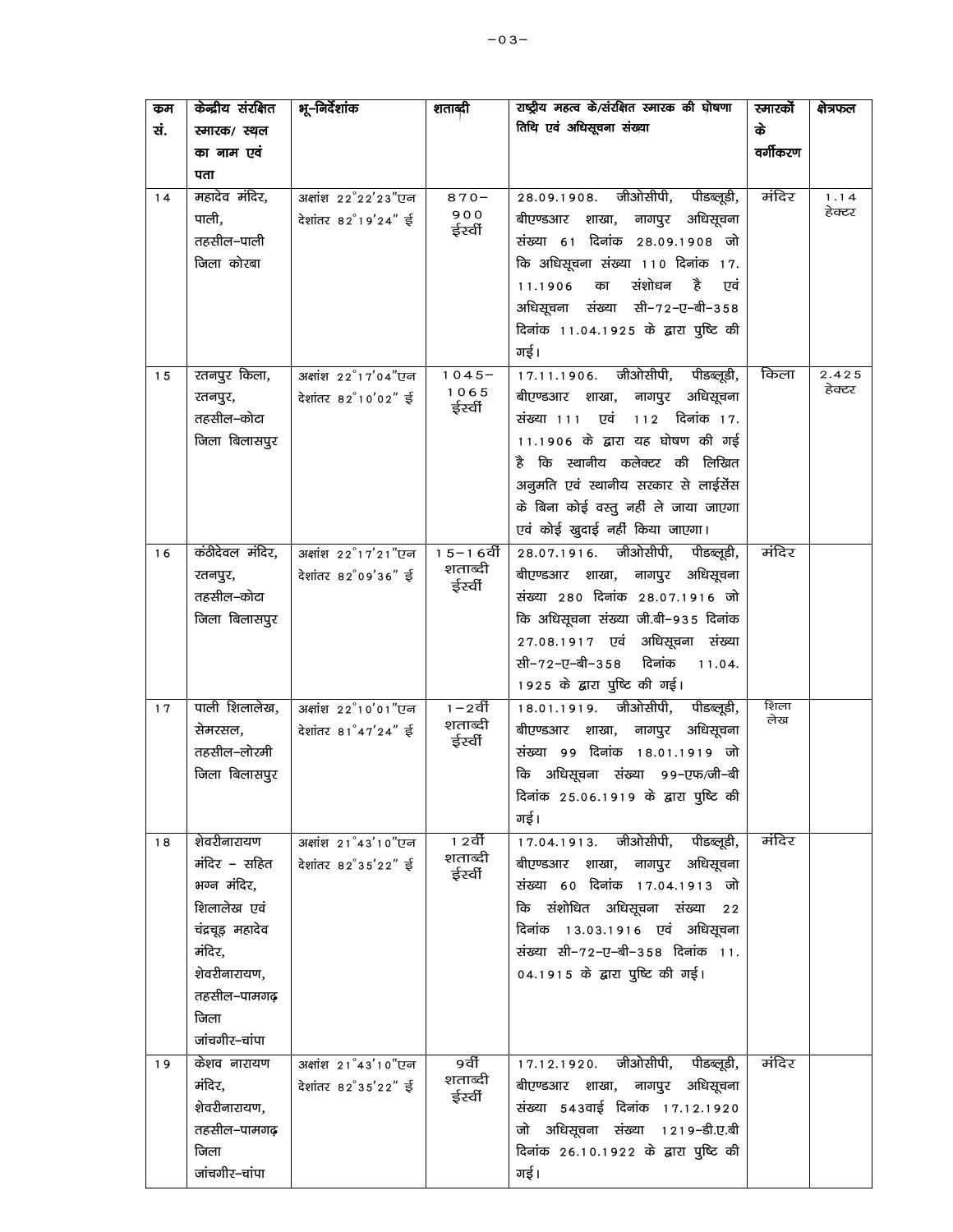| कम  | केन्द्रीय संरक्षित  | भू–निदेशांक                      | शताब्दी                 | राष्ट्रीय महत्व के/संरक्षित स्मारक की घोषणा                                 | स्नारको  | क्षेत्रफल      |
|-----|---------------------|----------------------------------|-------------------------|-----------------------------------------------------------------------------|----------|----------------|
| सं. | स्मारक/ स्थल        |                                  |                         | तिथि एवं अधिसूचना संख्या                                                    | के       |                |
|     | का नाम एवं          |                                  |                         |                                                                             | वर्गीकरण |                |
|     | पता                 |                                  |                         |                                                                             |          |                |
| 20  | महादेव मंदिर,       | अक्षांश 22°34'30"एन              | 900                     | 28.07.1916. जीओसीपी,<br>पीडब्लूडी,                                          | मंदिर    |                |
|     | तुमान,              | देशांतर 82°25'21" ई              | ईर्स्वी                 | बीएण्डआर शाखा, नागपुर अधिसूचना                                              |          |                |
|     | तहसील–कटघोरा        |                                  |                         | संख्या 280 दिनांक 28.07.1916 जो                                             |          |                |
|     | जिला कोरबा          |                                  |                         | कि अधिसूचना संख्या जी.बी-935 दिनांक                                         |          |                |
|     |                     |                                  |                         | 27.08.1917 एवं अधिसूचना संख्या                                              |          |                |
|     |                     |                                  |                         | सी-72-ए-बी-358 दिनांक<br>11.04.                                             |          |                |
|     |                     |                                  |                         | 1925 के द्वारा पुष्टि की गई। साथ ही                                         |          |                |
|     |                     |                                  |                         | साथ अधिसूचना संख्या 281 दिनांक                                              |          |                |
|     |                     |                                  |                         | 28.07.1916 के द्वारा यह घोषणा की                                            |          |                |
|     |                     |                                  |                         | गई कि उप आयुक्त की लिखित अनुमति                                             |          |                |
|     |                     |                                  |                         | के बिना कोई वस्तु नहीं ले जाया                                              |          |                |
|     |                     |                                  |                         | जाएगा।                                                                      |          |                |
| 21  | जोगीमारा गुफा,      | अक्षांश 22°53'54"एन              | 3वीं                    | 19.12.1964. भारत सरकार राजपत्र                                              | गुफा     |                |
|     | उदयपुर,             | देशांतर 82°55'46" ई              | शताब्दी                 | एसओ-4271दिनांक 19.12.1964.                                                  |          |                |
|     | तहसील–उदयपुर        |                                  | ईसा पूर्व               |                                                                             |          |                |
|     | जिला सरगुजा         |                                  |                         |                                                                             |          |                |
| 22  | सीतावेंगरा गुफा,    | अक्षांश 22°53'54"एन              | 3वीं                    | 19.12.1964.<br>भारत सरकार राजपत्र                                           | गुफा     |                |
|     | उदयपुर,             | देशांतर 82°55'46" ई              | शताब्दी<br>ईसा पूर्व    | एसओ–4271दिनांक 19.12.1964.                                                  |          |                |
|     | तहसील–उदयपुर        |                                  |                         |                                                                             |          |                |
|     | जिला सरगुजा         |                                  |                         |                                                                             |          |                |
| 23  | प्राचीन मूर्ति      | अक्षांश 19 <sup>°</sup> 08'11"एन | $11 - 13$ वीं           | 02.01.1954. प्राचीन एवं ऐतिहासिक                                            | मंदिर    | 0.67<br>हेक्टर |
|     | दंतेश्वरी मंदिर,    | देशांतर 81°22'42" ई              | शताब्दी<br>ईर्स्वी      | स्मारकों एवं पुरातात्त्विक स्थल<br>एवं                                      |          |                |
|     | बारसूर,             |                                  |                         | (राष्ट्रीय महत्व की<br>अवशेष<br>घोषणा)                                      |          |                |
|     | तहसील–दंतेवाड़ा     |                                  |                         | संशोधन<br>अतिनियम 1953<br>(संख्या                                           |          |                |
|     | जिला दंतेवाड़ा      |                                  |                         | 3/1954) के धारा 02 के द्वारा राष्ट्रीय                                      |          |                |
|     |                     |                                  |                         | महत्व की घोषणा की गई।                                                       |          |                |
| 24  | चन्द्रादित्य मंदिर, | अक्षांश 19°08'16"एन              | 1 1 वीं<br>शताब्दी      | 02.01.1954. प्राचीन एवं ऐतिहासिक                                            | मंदिर    |                |
|     | बारसूर,             | देशांतर 81°22'57" ई              | ईर्स्वी                 | स्मारकों एवं पुरातात्त्विक स्थल एवं                                         |          |                |
|     | तहसील–दंतेवाड़ा     |                                  |                         | अवशेष (राष्ट्रीय महत्व की<br>घोषणा)                                         |          |                |
|     | जिला दंतेवाड़ा      |                                  |                         | अतिनियम 1953<br>संशोधन<br>(संख्या                                           |          |                |
|     |                     |                                  |                         | 3/1954) के धारा 02 के द्वारा राष्ट्रीय                                      |          |                |
|     |                     |                                  |                         | महत्व की घोषणा की गई।                                                       |          |                |
| 25  | गणेश मूर्ति,        | अक्षांश 19°12'44"एन              | $11 - 12$ ਬੀ<br>शताब्दी | 02.01.1954. प्राचीन एवं ऐतिहासिक                                            | मूर्ति   |                |
|     | बारसूर,             | देशांतर 81°55'57" ई              | ईर्स्वी                 | स्मारकों एवं पुरातात्त्विक स्थल एवं                                         |          |                |
|     | तहसील–दंतेवाड़ा     |                                  |                         | अवशेष (राष्ट्रीय महत्व की घोषणा)                                            |          |                |
|     | जिला दंतेवाड़ा      |                                  |                         | संशोधन<br>अतिनियम 1953<br>(संख्या<br>3/1954) के धारा 02 के द्वारा राष्ट्रीय |          |                |
|     |                     |                                  |                         | महत्व की घोषणा की गई।                                                       |          |                |
|     | मामा–भांजा          | अक्षांश 19°08'15"एन              | १ ३वीं                  | 02.01.1954. प्राचीन एवं ऐतिहासिक                                            | मंदिर    | 0.43           |
| 26  | मंदिर, बारसूर,      | देशांतर 81°22'24" ई              | शताब्दी                 | स्मारकों एवं पुरातात्त्विक स्थल एवं                                         |          | एकर            |
|     | तहसील–दंतेवाड़ा     |                                  | ईर्स्वी                 | (राष्ट्रीय महत्व की<br>घोषणा)<br>अवशेष                                      |          |                |
|     | जिला दंतेवाड़ा      |                                  |                         | संशोधन अतिनियम 1953<br>(संख्या                                              |          |                |
|     |                     |                                  |                         | 3/1954) के धारा 02 के द्वारा राष्ट्रीय                                      |          |                |
|     |                     |                                  |                         | महत्व की घोषणा की गई।                                                       |          |                |
|     |                     |                                  |                         |                                                                             |          |                |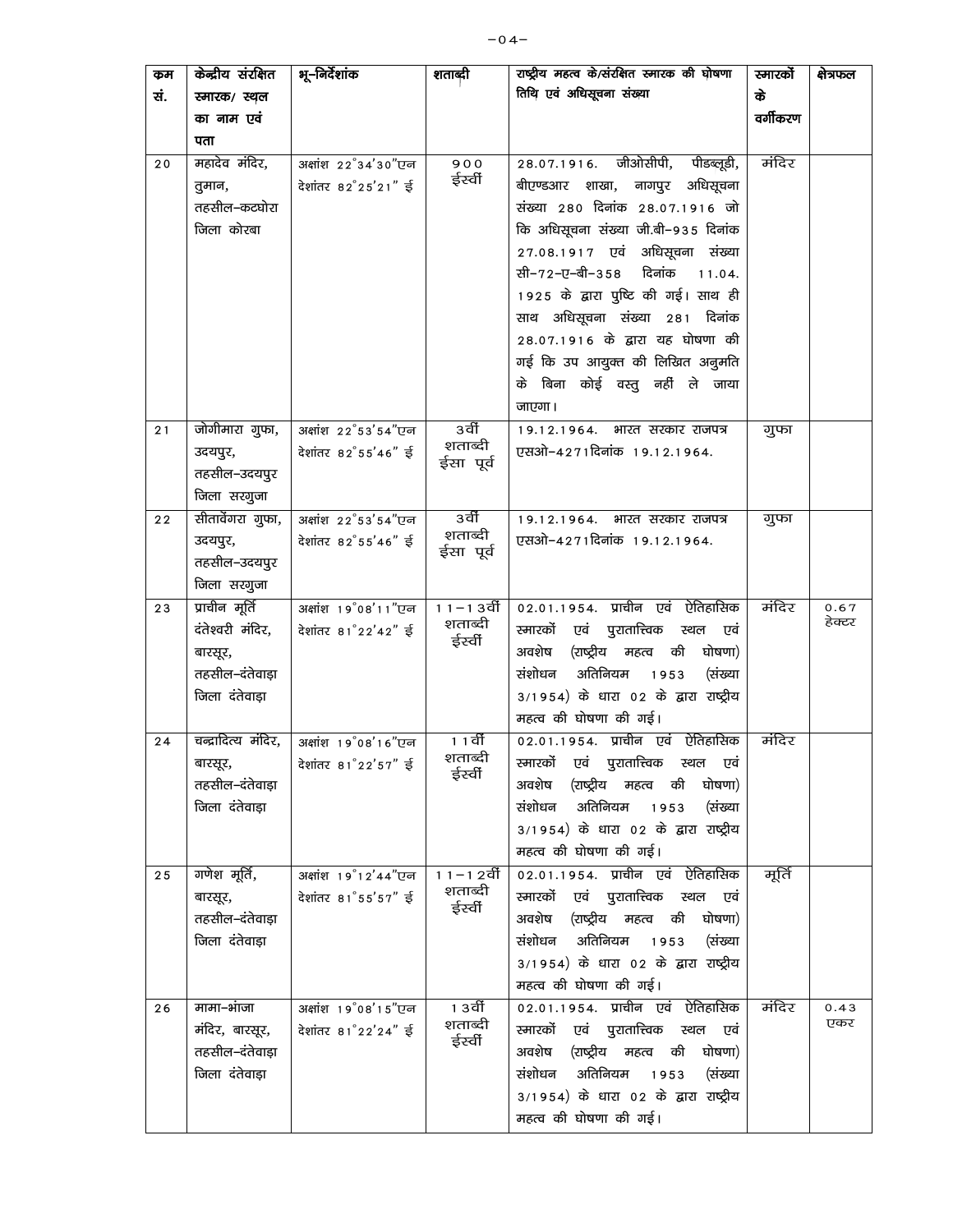| कम  | केन्द्रीय संरक्षित | भू–निर्देशांक                                 | शताब्दी            | राष्ट्रीय महत्व के/संरक्षित स्मारक की घोषणा | स्मारको          | क्षेत्रफल   |
|-----|--------------------|-----------------------------------------------|--------------------|---------------------------------------------|------------------|-------------|
| सं. | स्मारक/ स्थल का    |                                               |                    | तिथि एवं अधिसूचना संख्या                    | के               |             |
|     | नाम एवं पता        |                                               |                    |                                             | वर्गीकरण         |             |
| 27  | महादेव मंदिर,      | अक्षांश 19°12'43"एन                           | 1 2वीं<br>शताब्दी  | 02.01.1954. प्राचीन एवं ऐतिहासिक            | मंदिर            | 0.70<br>एकर |
|     | बस्तर,             | देशांतर 81°55'58" ई                           | ईर्स्वी            | स्मारकों<br>एवं पुरातात्त्विक स्थल एवं      |                  |             |
|     | तहसील–बस्तर        |                                               |                    | (राष्ट्रीय महत्व की घोषणा)<br>अवशेष         |                  |             |
|     | जिला बस्तर         |                                               |                    | संशोधन<br>अतिनियम<br>(संख्या<br>1953        |                  |             |
|     |                    |                                               |                    | 3/1954) के धारा 02 के द्वारा राष्ट्रीय      |                  |             |
|     |                    |                                               |                    | महत्व की घोषणा की गई।                       |                  |             |
| 28  | भैरमदेव मंदिर,     | अक्षांश 19 <sup>°</sup> 08′15″एन              | $13 - 14$ वीं      | 02.01.1954. प्राचीन एवं ऐतिहासिक            | मंदिर            |             |
|     | भैरमगढ़,           | देशांतर 81°22'26" ई                           | शताब्दी<br>ईर्स्वी | स्मारकों एवं पुरातात्त्विक स्थल एवं         |                  |             |
|     | तहसील–बीजापुर      |                                               |                    | (राष्ट्रीय महत्व की<br>घोषणा)<br>अवशेष      |                  |             |
|     | जिला बीजापुर       |                                               |                    | अतिनियम<br>संशोधन<br>1953<br>(संख्या        |                  |             |
|     |                    |                                               |                    | 3/1954) के धारा 02 के द्वारा राष्ट्रीय      |                  |             |
|     |                    |                                               |                    | महत्व की घोषणा की गई।                       |                  |             |
| 29  | दंतेश्वरी देवी     | अक्षांश 18 <sup>°</sup> 53 <sup>'48"</sup> एन | $11 - 12$ र्वी     | 02.01.1954. प्राचीन एवं ऐतिहासिक            | मंदिर            |             |
|     | मंदिर, दंतेवाड़ा,  | देशांतर 81°20'42" ई                           | शताब्दी<br>ईर्स्वी | स्मारकों एवं पुरातात्त्विक स्थल एवं         |                  |             |
|     | तहसील–दंतेवाड़ा    |                                               |                    | (राष्ट्रीय महत्व की घोषणा)<br>अवशेष         |                  |             |
|     | जिला दंतेवाड़ा     |                                               |                    | संशोधन अतिनियम 1953<br>(संख्या              |                  |             |
|     |                    |                                               |                    | 3/1954) के धारा 02 के द्वारा राष्ट्रीय      |                  |             |
|     |                    |                                               |                    | महत्व की घोषणा की गई।                       |                  |             |
| 30  | कामा मेमोरियल      | अक्षांश 19°10'00"एन                           | उत्तर–             | 02.01.1954. प्राचीन एवं ऐतिहासिक            | उरसगत्ता<br>स्थल |             |
|     | अथवा उरसगत्ता      | देशांतर 82°00'00" ई                           | मध्यकाल            | स्मारकों एवं पुरातात्त्विक स्थल एवं         |                  |             |
|     | पोस्ट, ढिलमिल,     |                                               |                    | अवशेष<br>(राष्ट्रीय महत्व की<br>घोषणा)      |                  |             |
|     | तहसील–दंतेवाड़ा    |                                               |                    | संशोधन<br>अतिनियम 1953<br>(संख्या           |                  |             |
|     | जिला दंतेवाड़ा     |                                               |                    | 3/1954) के धारा 02 के द्वारा राष्ट्रीय      |                  |             |
|     |                    |                                               |                    | महत्व की घोषणा की गई।                       |                  |             |
| 31  | मेगालिथिक          | अक्षांश 18°47'00"एन                           | 3–4वीं             | 02.01.1954. प्राचीन एवं ऐतिहासिक            | उरसगत            |             |
|     | स्थल, गम्मेवाड़ा,  | देशांतर 81°15'00" ई                           | शताब्दी<br>ईर्स्वी | स्मारकों एवं पुरातात्त्विक स्थल एवं         | ता               |             |
|     | तहसील–दंतेवाड़ा    |                                               |                    | (राष्ट्रीय महत्व की<br>अवशेष<br>घोषणा)      | स्थल             |             |
|     | जिला दंतेवाड़ा     |                                               |                    | अतिनियम<br>संशोधन<br>1953<br>(संख्या        |                  |             |
|     |                    |                                               |                    | 3/1954) के धारा 02 के द्वारा राष्ट्रीय      |                  |             |
|     |                    |                                               |                    | महत्व की घोषणा की गई।                       |                  |             |
| 32  | ब्रिक माउण्ड,      | अक्षांश 20°05'00"एन                           | 1 2–1 3वीं         | 02.01.1954. प्राचीन एवं ऐतिहासिक            | टीला             |             |
|     | गढ़धनौरा,          | देशांतर 81°35'00" ई                           | शताब्दी            | स्मारकों एवं पुरातात्त्विक स्थल एवं         |                  |             |
|     | तहसील–केशका        |                                               | ईर्स्वी            | (राष्ट्रीय महत्व की घोषणा)<br>अवशेष         |                  |             |
|     | ल                  |                                               |                    | संशोधन अतिनियम 1953<br>(संख्या              |                  |             |
|     | जिला बस्तर         |                                               |                    | 3/1954) के धारा 02 के द्वारा राष्ट्रीय      |                  |             |
|     |                    |                                               |                    | महत्व की घोषणा की गई।                       |                  |             |
| 33  | नारायण मंदिर,      | अक्षांश 19 <sup>°</sup> 11 <sup>'59"</sup> एन | 1 2 – 1 3वीं       | 02.01.1954. प्राचीन एवं ऐतिहासिक            | मंदिर            | 0.35        |
|     | नारायणपाल,         | देशांतर 81°44'25" ई                           | शताब्दी<br>ईर्स्वी | स्मारकों एवं पुरातात्त्विक स्थल एवं         |                  | एकर         |
|     | तहसील–जगदल         |                                               |                    | (राष्ट्रीय महत्व की घोषणा)<br>अवशेष         |                  |             |
|     | पुर                |                                               |                    | संशोधन अतिनियम 1953<br>(संख्या              |                  |             |
|     | जिला बस्तर         |                                               |                    | 3/1954) के धारा 02 के द्वारा राष्ट्रीय      |                  |             |
|     |                    |                                               |                    | महत्व की घोषणा की गई।                       |                  |             |
| 34  | कारली महादेव       | अक्षांश 19°00'00"एन                           | 1 2–1 3वीं         | 02.01.1954. प्राचीन एवं ऐतिहासिक            | मंदिर            |             |
|     | मंदिर, समलूर,      | देशांतर 81°15'00" ई                           | शताब्दी<br>ईर्स्वी | स्मारकों एवं पुरातात्त्विक स्थल एवं         |                  |             |
|     | तहसील–दंतेवाड़ा    |                                               |                    | अवशेष (राष्ट्रीय महत्व की घोषणा)            |                  |             |
|     | जिला-दंतेवाड़ा     |                                               |                    | संशोधन<br>अतिनियम 1953<br>(संख्या           |                  |             |
|     |                    |                                               |                    | 3/1954) के धारा 02 के द्वारा राष्ट्रीय      |                  |             |
|     |                    |                                               |                    | महत्व की घोषणा की गई।                       |                  |             |
|     |                    |                                               |                    |                                             |                  |             |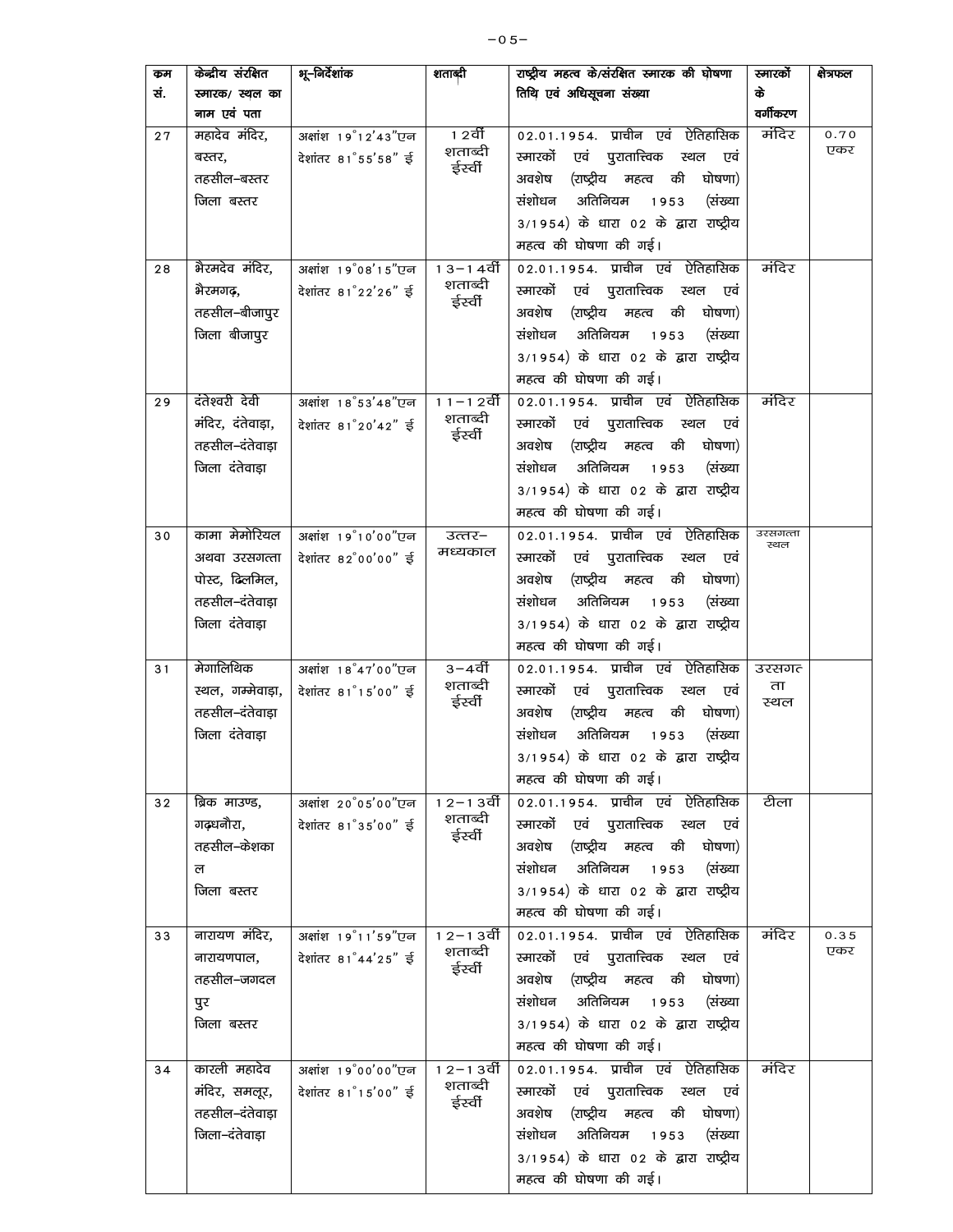| कम<br>सं. | केन्द्रीय संरक्षित<br>स्मारक/ स्थल का<br>नाम एवं पता                                                         | भू–निर्देशांक                              | शताब्दी                          | राष्ट्रीय महत्व के/संरक्षित स्मारक की घोषणा<br>तिथि एवं अधिसूचना संख्या                                                                                                                                                                                                  | स्मारको<br>के<br>वर्गीकरण | क्षेत्रफल            |
|-----------|--------------------------------------------------------------------------------------------------------------|--------------------------------------------|----------------------------------|--------------------------------------------------------------------------------------------------------------------------------------------------------------------------------------------------------------------------------------------------------------------------|---------------------------|----------------------|
| 35        | भांडदेवल मंदिर,<br>आरंग,<br>तहसील–आरंग<br>जिला–रायपुर                                                        | अक्षांश 21°11'43"एन<br>देशांतर 81°58'10" ई | 9वीं<br>शताब्दी<br>ईर्स्वी       | 17.12.1920. जीओसीपी,<br>पीडब्लूडी,<br>बीएण्डआर शाखा, नागपुर अधिसूचना<br>संख्या 543वाई दिनांक 17.12.1920<br>जो अधिसूचना संख्या 1219-डी.ए.बी<br>दिनांक 26.10.1922 के द्वारा पुष्टि की<br>गई।                                                                               | मंदिर                     | 6570<br>वर्ग<br>मीटर |
| 36        | शिव मंदिर,<br>देवबलोदा,<br>तहसील–दुर्ग<br>जिला दुर्ग                                                         | अक्षांश 21°13'08"एन<br>देशांतर 81°28'24" ई | 1 4वीं<br>शताब्दी<br>ईर्स्वी     | 28.09.1908. जीओसीपी, पीडब्लूडी,<br>बीएण्डआर शाखा, नागपुर अधिसूचना<br>संख्या 61 दिनांक 28.09.1908 जो<br>कि अधिसूचना संख्या 110 दिनांक 17.<br>संशोधन<br>है<br>11.1906<br>एवं<br>का<br>अधिसूचना संख्या सी-72-ए-बी-358<br>दिनांक 11.04.1925 के द्वारा पुष्टि की<br>गई।       | मंदिर                     | 0.18<br>हेक्टर       |
| 37        | सीता देवी मंदिर<br>एवं सती स्तम्भ,<br>देवरबीजा,<br>तहसील–बेरला<br>जिला दुर्ग                                 | अक्षांश 21°40'11"एन<br>देशांतर 81°24'28" ई | 1 2वीं<br>शताब्दी<br>ईर्स्वी     | 17.12.1920. जीओसीपी, पीडब्लूडी,<br>बीएण्डआर शाखा, नागपुर अधिसूचना<br>संख्या 543वाई दिनांक 17.12.1920<br>जो अधिसूचना संख्या 1219-डी.ए.बी<br>दिनांक 26.10.1922 के द्वारा पुष्टि की<br>गई।                                                                                  | मंदिर                     | 0.01<br>हेक्टर       |
| 38        | शिव मंदिर,<br>गण्डई,<br>तहसील–खैरागढ़<br>जिला<br>राजनांदगांव                                                 | अक्षांश 21°39'56"एन<br>देशांतर 81°06'14" ई | 11वीं<br>शताब्दी<br>ईर्स्वी      | 05.07.1909. जीओसीपी, पीडब्लूडी,<br>नागपुर<br>अधिसूचना<br>बीएण्डआर शाखा,<br>संख्या 56 दिनांक 05.07.1909 जो<br>कि अधिसूचना संख्या 110 दिनांक 17.<br>संशोधन<br>है<br>11.1906<br>का<br>एवं<br>अधिसूचना संख्या सी–72–ए–बी–358<br>दिनांक 11.04.1925 के द्वारा पुष्टि की<br>गई। | मंदिर                     | 0.162<br>हेक्टर      |
| 39        | महादेव मंदिर –<br>सहित बैरागी<br>का मठ एवं<br>मण्डप,<br>नारायणपुर,<br>तहसील–<br>काशडोल<br>जिला<br>बलौदाबाजार | अक्षांश 21°34'34"एन<br>देशांतर 82°22'14" ई | 9वीं<br>शताब्दी<br>ईर्स्वी       | 17.06.1914. जीओसीपी, पीडब्लूडी,<br>बीएण्डआर शाखा, नागपुर अधिसूचना<br>संख्या 67 दिनांक 17.06.1914 जो<br>अधिसूचना संख्या सी-72-ए-<br>कि<br>बी–358 दिनांक 11.04.1925 एवं<br>मेमो संख्या 1096/सी/एबी दिनांक 21.<br>11.1934 के द्वारा पुष्टि की गई। की<br>गई।                 | मंदिर                     | o.929                |
| 40        | सूर्य को समर्पित<br>महंतलाल दास<br>का मंदिर,<br>नारायणपुर,<br>तहसील–<br>काशडोल<br>जिला<br>बलौदाबाजार         | अक्षांश 21°34'34"एन<br>देशांतर 82°22'14" ई | 1 3–1 4वीं<br>शताब्दी<br>ईर्स्वी | 17.06.1914. जीओसीपी, पीडब्लूडी,<br>बीएण्डआर शाखा, नागपुर अधिसूचना<br>संख्या 67 दिनांक 17.06.1914 जो<br>अधिसूचना संख्या सी-72-ए-<br>कि<br>बी–358 दिनांक 11.04.1925<br>के<br>द्वारा पुष्टि की गई। की गई।                                                                   | मंदिर                     | हेक्टर               |